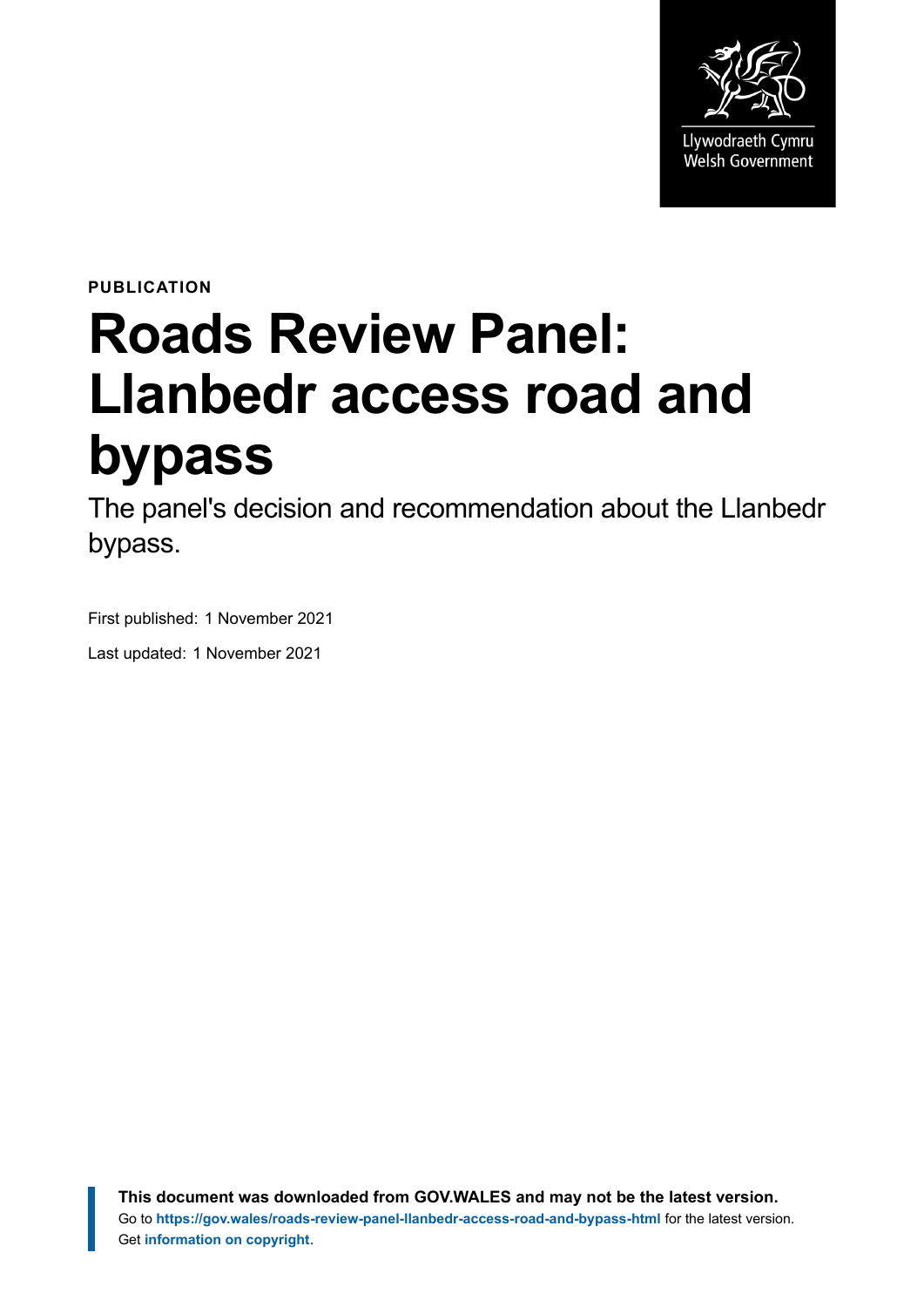## **Contents**

| <b>Introduction</b>                                                                                           |
|---------------------------------------------------------------------------------------------------------------|
| The scheme                                                                                                    |
| <b>Consideration of non-transport solutions</b>                                                               |
| Consideration of solutions other than increasing private car capacity                                         |
| Consideration of the effect of the road scheme on CO2 emissions and<br>achievement of decarbonisation targets |
| <b>Other relevant factors</b>                                                                                 |
| <b>Conclusions of the Roads Review Panel Chair</b>                                                            |
| <b>Appendix 1: documents reviewed</b>                                                                         |
| Appendix 2: rationale for the proposed scheme                                                                 |
| Appendix 3: options that could address transport issues in Llanbedr                                           |

# <span id="page-1-0"></span>**Introduction**

The Deputy Minister for Climate Change asked the Chair of the Roads Review Panel to review the Llanbedr Access Road and Bypass (formally described as the "Llanbedr Access Improvements") within four weeks of appointment of the Panel.

This review is separate to the remainder of the roads review. It is primarily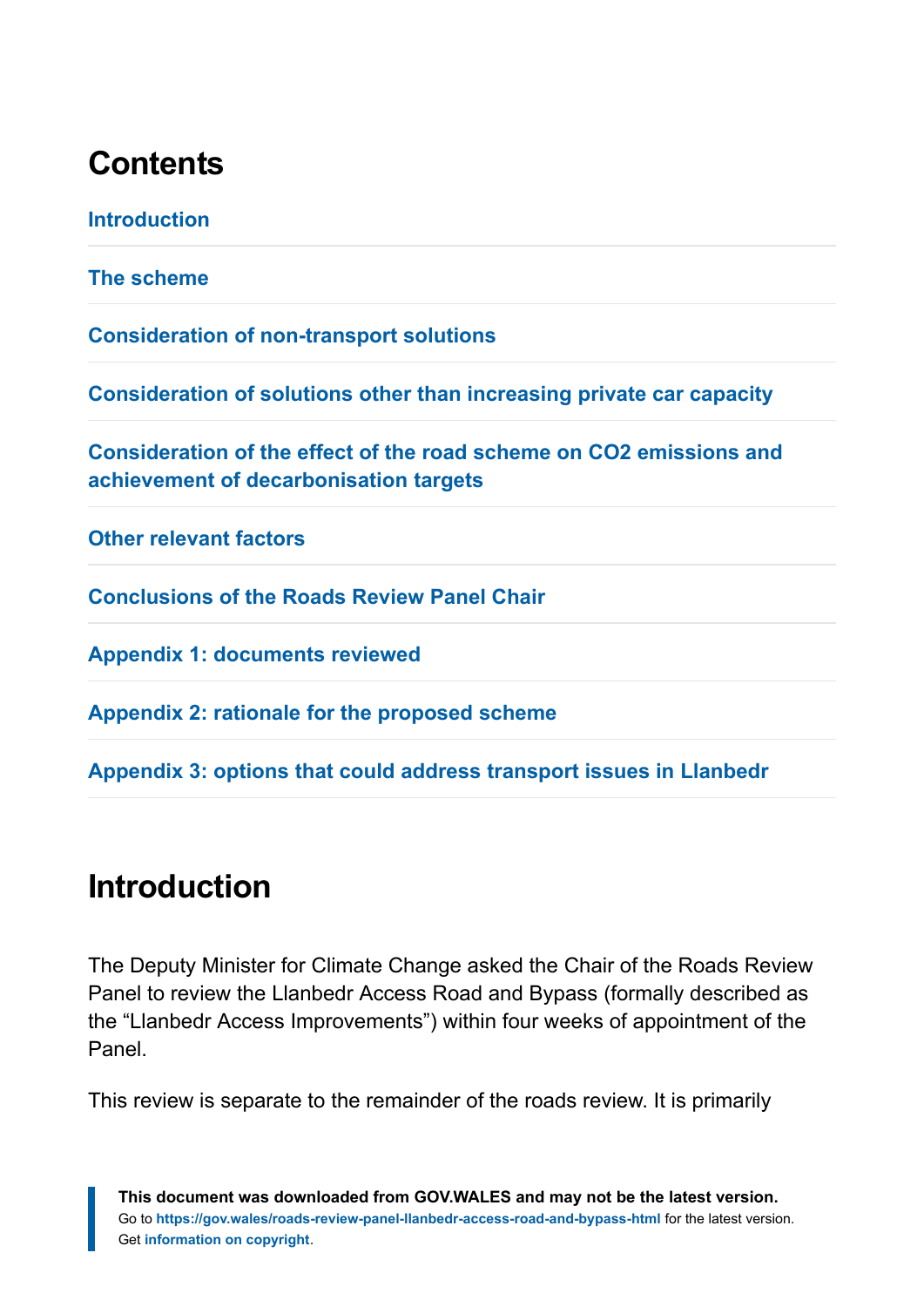focused on two questions specific to the Llanbedr scheme set out in the terms of reference:

- Question 1: Has sufficient consideration been given to non-transport solutions and solutions other than those increasing private car capacity on the road network?
- Question 2: Has sufficient consideration been given to whether the road proposal will lead to increased CO2 emissions on the road network, or cause significant impediment to achievement of our decarbonisation targets?

This review took place in parallel with the Panel developing its criteria for assessment of the road schemes in the remainder of the review. Where possible, consideration has been given to those emerging criteria.

This review of the Llanbedr scheme also took into account:

- Wales' **[Well-being Goals](https://gov.wales/well-being-future-generations)**
- the new Wales Transport Strategy **[Llwybr Newydd](https://gov.wales/llwybr-newydd-wales-transport-strategy-2021)**
- **[Future Wales](https://gov.wales/future-wales-national-plan-2040)**
- **[Planning Policy Wales](https://gov.wales/planning-policy-wales)**
- the forthcoming Net Zero Wales **[low carbon delivery plan](https://gov.wales/low-carbon-delivery-plan)**
- and the current review of the **[WelTAG transport appraisal process](https://gov.wales/welsh-transport-appraisal-guidance-weltag)**

The following principles and policies in Llwybr Newydd are especially relevant:

- the Sustainable Transport Hierarchy, which states that where new infrastructure is needed, investment decisions should first consider walking and cycling, followed by public transport, then ultra-low emission vehicles, and finally other private motor vehicles
- the commitment to deliver a significant reduction in greenhouse gas emissions from transport by reducing demand, supporting low-carbon services and infrastructure and through modal shift.

The Chair of the Roads Review Panel visited Llanbedr to see the location of the road scheme, and met the scheme promoter (Gwynedd Council), Aerospace Wales, and Welsh Government officials with responsibility for regional development, industrial transformation and transport infrastructure in North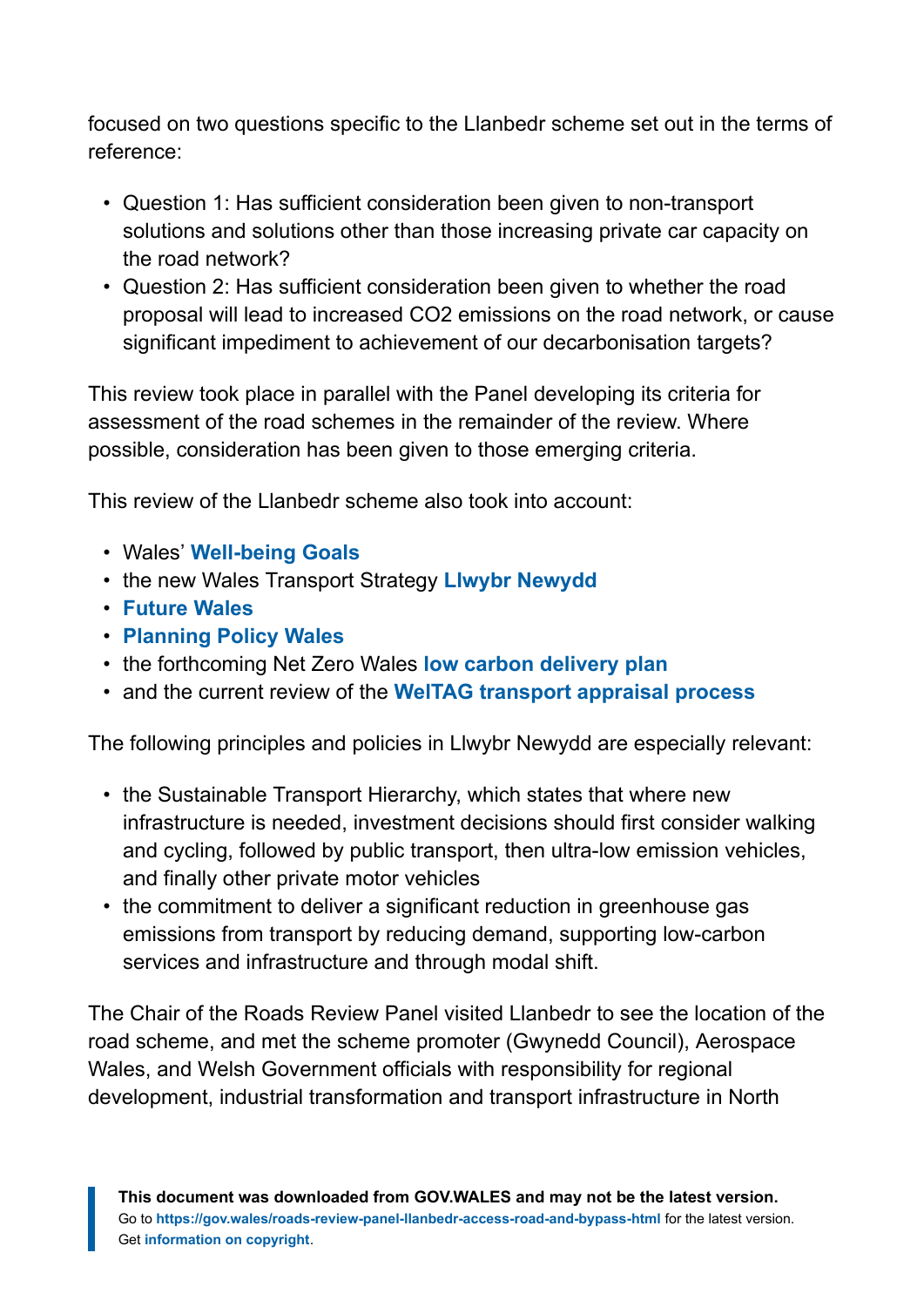Wales. A written representation was received from Cymdeithas Eryri / the Snowdonia Society. Source documents for the review are listed in **[appendix 1](https://gov.wales/roads-review-panel-llanbedr-access-road-and-bypass-html#section-83685)**.

The remainder of this review has five sections as follows: a brief description of the scheme; a review of the consideration given to non-transport solutions in the scheme's development; a review of the consideration given to solutions other than increasing private car capacity; a review of the consideration given to the effect of the road scheme on CO2 emissions; other relevant factors; and the Chair's conclusion.

# <span id="page-3-0"></span>**The scheme**

The village of Llanbedr is on the A496 between Barmouth and Harlech, and lies within Snowdonia National Park. Llanbedr Airfield is about 1.5km west of the village along Mochras Road. The proposed scheme is a 1.5km north-south bypass to the west of Llanbedr, with two junctions with the A496 to the north and south of the village, and a grade-separated junction at Mochras Road to provide access from the bypass to the Airfield. The proposed new section of road has a "design speed" of 100kph (roughly 60mph). The northern half of the scheme is on an elevated structure where it crosses the flood plain of the Afon Artro; the southern half is in a cutting through the hill south of Mochras Road. The most recent (2018) cost estimate for the scheme is £15 million, although Gwynedd Council notes that increases in the cost of materials and land mean that the final cost will now be significantly more than £15 million. The scheme was the subject of a WelTAG Stage 1 study by Gwynedd Council and their in-house consultancy Ymgynghoriaeth Gwynedd Consultancy (YGC) in 2015.

A WelTAG Stage 3 study is presently being prepared by YGC for Gwynedd Council. Due to timing constraints, an invitation to tender for a two-stage "design and build" contract was issued to contractors by Gwynedd Council in advance of completion of the WelTAG Stage 3 study, on 14 June 2021. In discussion with Gwynedd Council officers, it became clear that there is flexibility to vary the design of the scheme from the current specification.

The rationale for the scheme is two-fold. The primary purpose of the scheme, as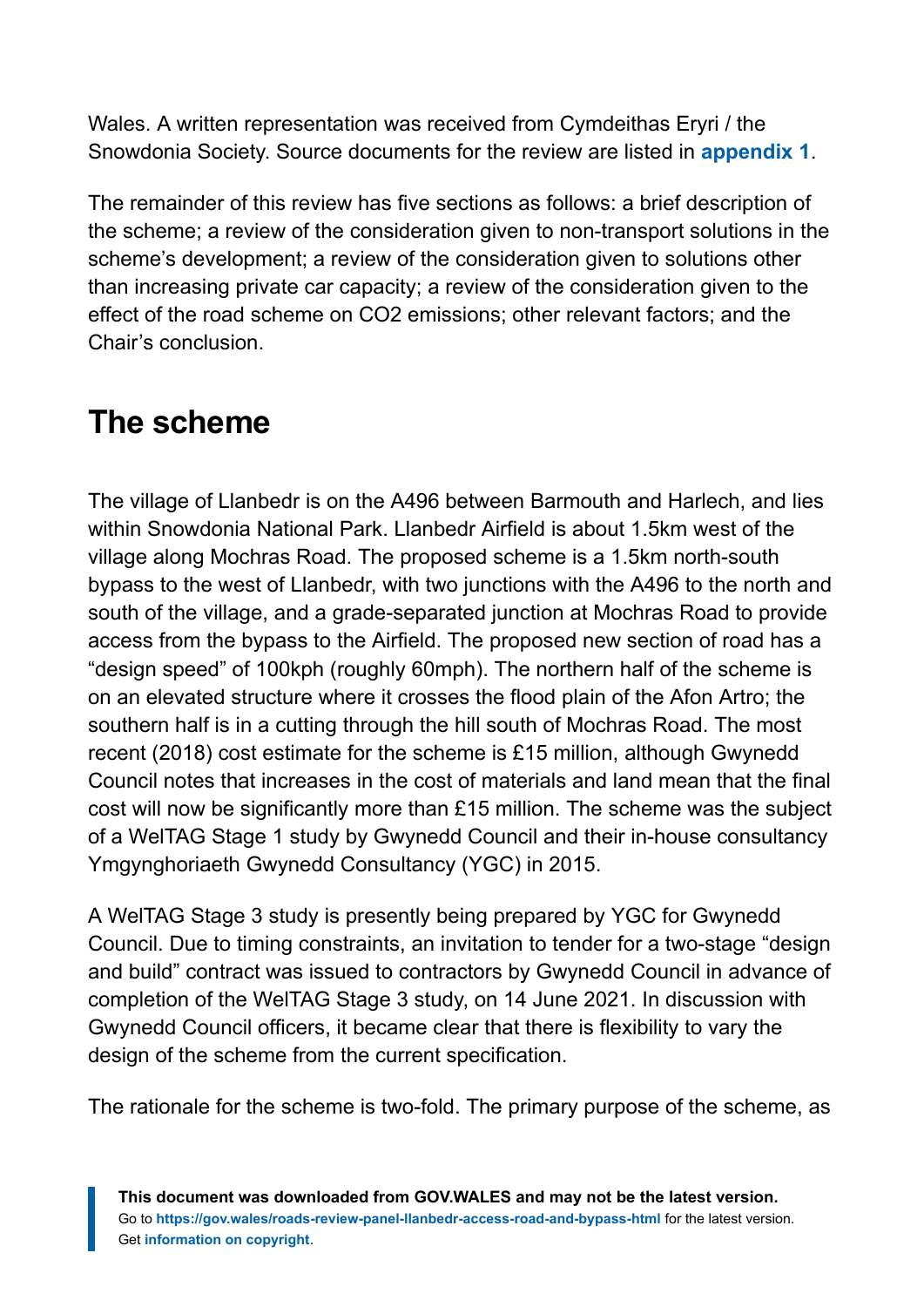set out in the WelTAG Stage 1 study, is to provide increased access for cars and HGVs to Llanbedr Airfield in order to facilitate development of the site. However, there is also an implied (but not explicitly stated) secondary rationale to reduce the negative impact of traffic on Llanbedr. This includes both existing traffic (which is worse during the holiday season, due to tourism traffic along Mochras Road to Shell Island campsite) and forecast future traffic due to development of the Airfield. The rationale for the scheme, and the objectives as listed in the WelTAG Stage 1 study, are described in **[appendix 2](https://gov.wales/roads-review-panel-llanbedr-access-road-and-bypass-html#section-83687)**.

## <span id="page-4-0"></span>**Consideration of non-transport solutions**

Although non-transport solutions have become a stronger focus following the publication of Llwybr Newydd in March 2021, the appraisal guidance at the time of the WelTAG Stage 1 study of the scheme (WelTAG 2008) did outline that "in the early stages of the planning process, non-transport interventions should have been given thorough consideration, to establish whether they would constitute a better way of meeting defined objectives than a transport proposal."

There is no specific reference to non-transport solutions in the WelTAG Stage 1 study. A key omission is that no consideration is given to limiting the development of the Airfield to aerospace activities while avoiding less specialist land uses that do not have to be at this car-dependent location.

The Economic Impact Assessment (EIA) for the road scheme, dated 2017, suggests that it should be considered as a part of a broader intervention to develop the Airfield. The EIA identifies a wide range of future uses for the Airfield including aerospace-related activities such as testing of remotely piloted aircraft systems (drones), and maintenance, repair and overhaul of aircraft; but also general uses, such as a business park for research and development and light industry, and a hotel.

The aerospace-related activities are forecast to generate fairly modest traffic flows, although possibly with some need for occasional delivery of large loads by HGV. The Traffic Impact Assessment (TIA), dated 2020, suggests that by far the largest traffic demand would be from the business park units, which are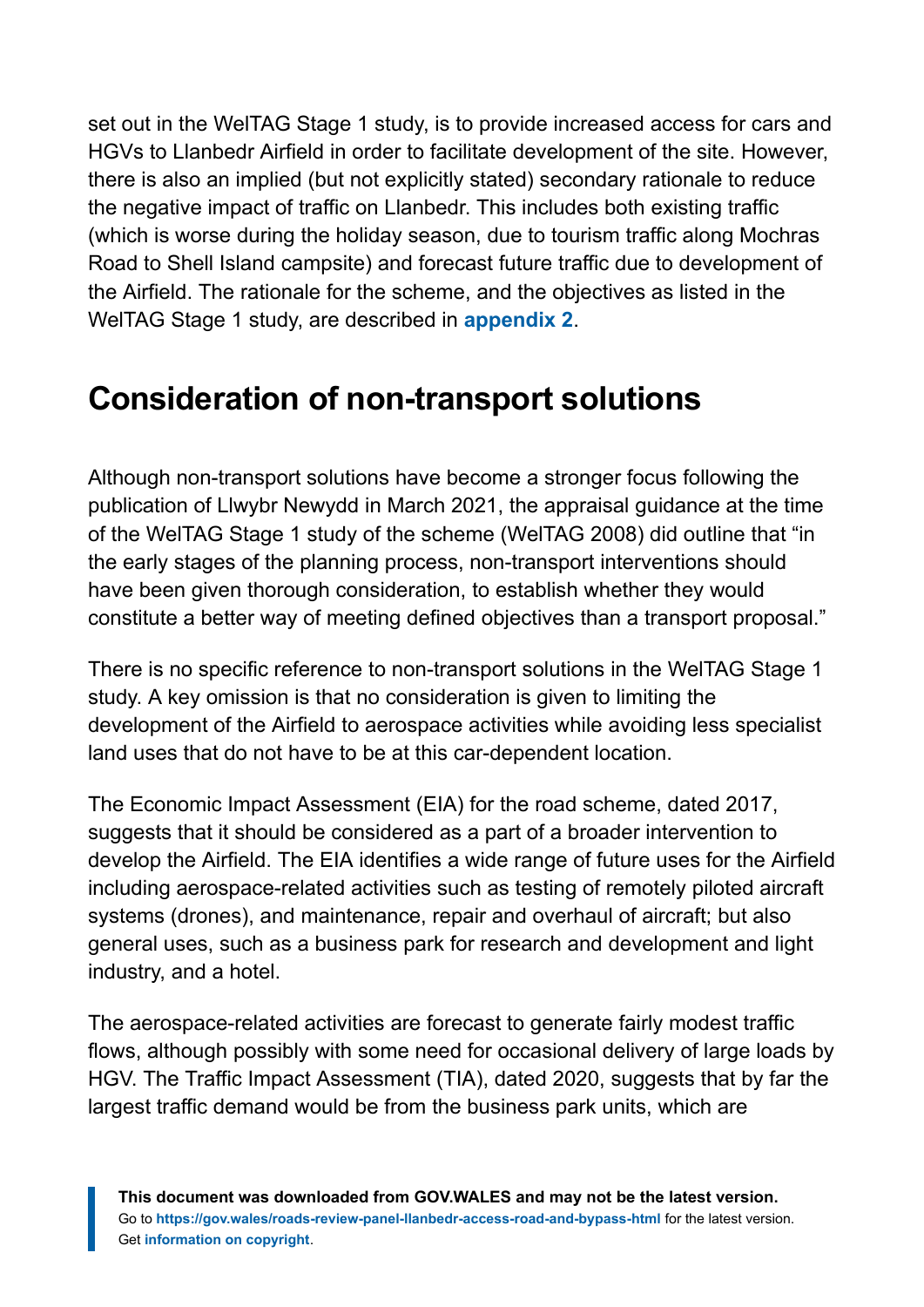estimated to generate 748 vehicle movements in the 0700-1000 morning peak period. A smaller number of vehicle movements are anticipated from a new hangar (186 vehicle movements between 0700 and 1000) and from a hotel (50 vehicle movements between 0700 and 1000). Traffic generated by a Space Flight Academy and visitor attraction is considered to be uncertain, and no forecast is given, but the TIA suggests vehicle movements as a result of these uses will be relatively modest and mostly outside peak periods.

The parking provision for the business park is put at 838 spaces. The TIA also notes that there is a large amount of land within the existing site, which could be used for additional parking if necessary. The TIA notes that the capacity of the new Access Road will "vastly increase" and that this will "remove the impact / effect this development will have on the A496 and Mochras Road". The impression gained from the TIA is of a lack of attention to the need to minimise motorised traffic.

Gwynedd Council suggested that the TIA, which was commissioned from YGC by the leaseholder of the Airfield, was premised on assumptions about longer term development, and that in the shorter term, the development of the Airfield might be more limited. However, no plan has been formulated to limit development in the longer term.

The proposed road scheme is therefore catering for a scale and type of development of the Airfield that is difficult to justify in the context of the question posed in Future Wales of "Is this the right development in the right place?" Although Llanbedr Airfield has been identified as part of a Snowdonia Enterprise Zone, this designation is for its potential development for aerospace activities, not for more general uses. Llanbedr is in a rural location and lies outside the North Wales Regional Growth Areas identified in Future Wales. Development of a fairly large business park, with very significant parking provision, therefore appears incompatible with national policy, as set out in Future Wales and Planning Policy Wales.

Without the business park, it has not yet been demonstrated that the development of the Airfield requires a large increase in capacity of the Access Road and Bypass. It is possible that a more restricted development of the Airfield, solely for aerospace uses, would mean that access needs could be met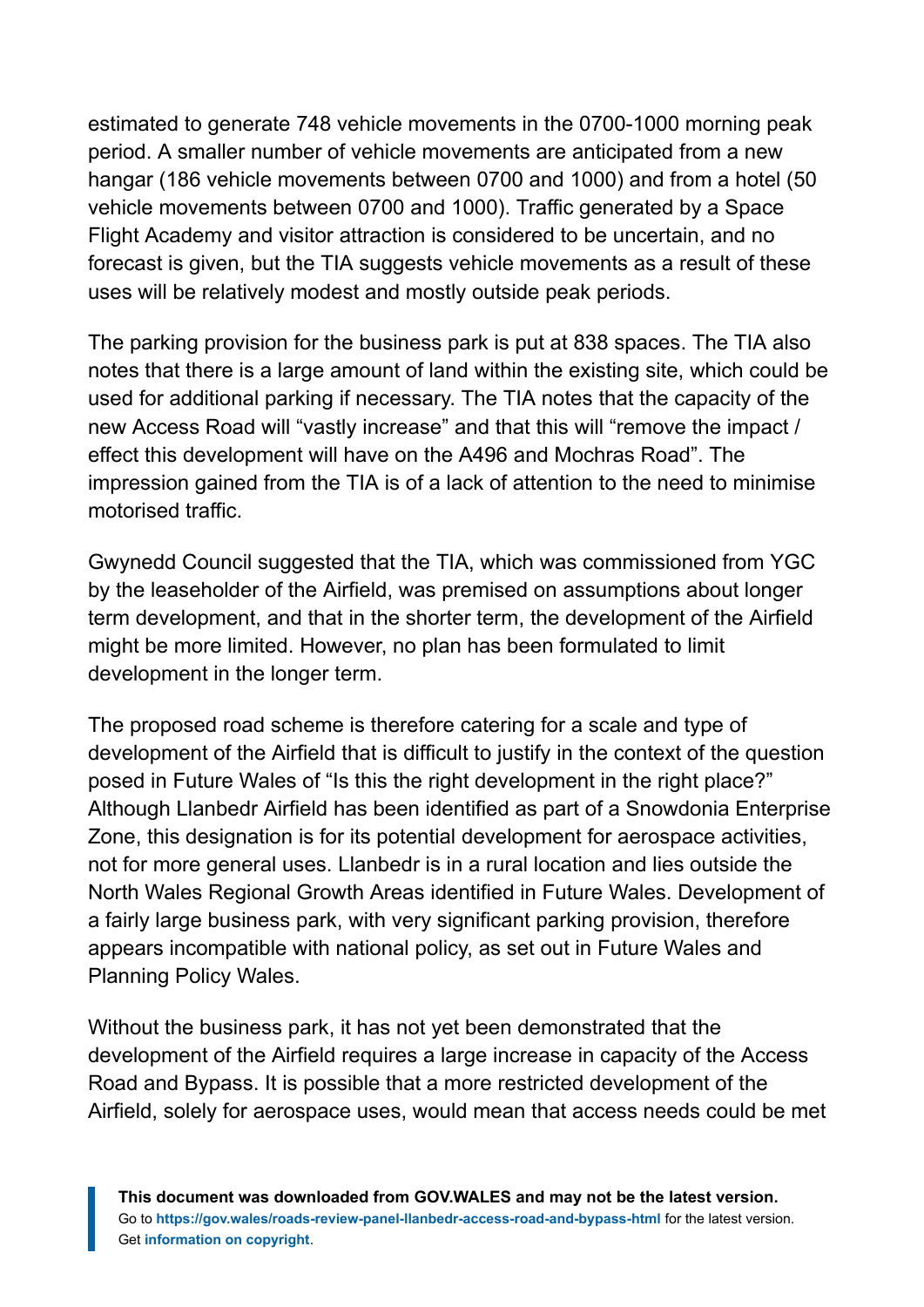by other means: the existing road (with a traffic and freight management plan); an access road on a smaller- scale than the current scheme; or delivery via the sea or rail for occasional large and indivisible loads. All these options should be investigated more thoroughly before it can be assumed that the proposed scheme is the appropriate solution as regards access to the Airfield.

# <span id="page-6-0"></span>**Consideration of solutions other than increasing private car capacity**

The long-list of options considered at the WelTAG planning stage comprised:

- 7 options for a bypass or a new link road between the A496 (either north or south of Llanbedr) and Mochras Road
- 7 options that modify the A496 / Mochras Road junction, or move it north or south to increase width or capacity, or install traffic lights to manage vehicle flows
- 2 options that widen Mochras Road or provide HGV passing bays
- 1 option to develop an existing emergency access to Llanbedr Airfield from the south, which would also provide access for HGVs
- 3 alternative freight access options: develop Llanbedr railway station to provide rail freight facilities, including rail access into Llanbedr Airfield; provide access for freight from a sea-based freight hub; and develop Llanbedr Airfield as an air freight hub
- 1 option to provide more car parking in Llanbedr (replacing on-road parking)
- 1 option to reduce traffic conflicts in Llanbedr through conventional traffic calming measures.

While the long-list of options considered was therefore extensive (with 22 options in all), it was largely focussed on options that have the effect of increasing capacity on the road network. It did not include demand management options that could reduce car traffic, options to support modal shift for existing trips, or options to encourage access to the Airfield by active travel and public transport.

Most of the long-list options were excluded at a very early stage. Given the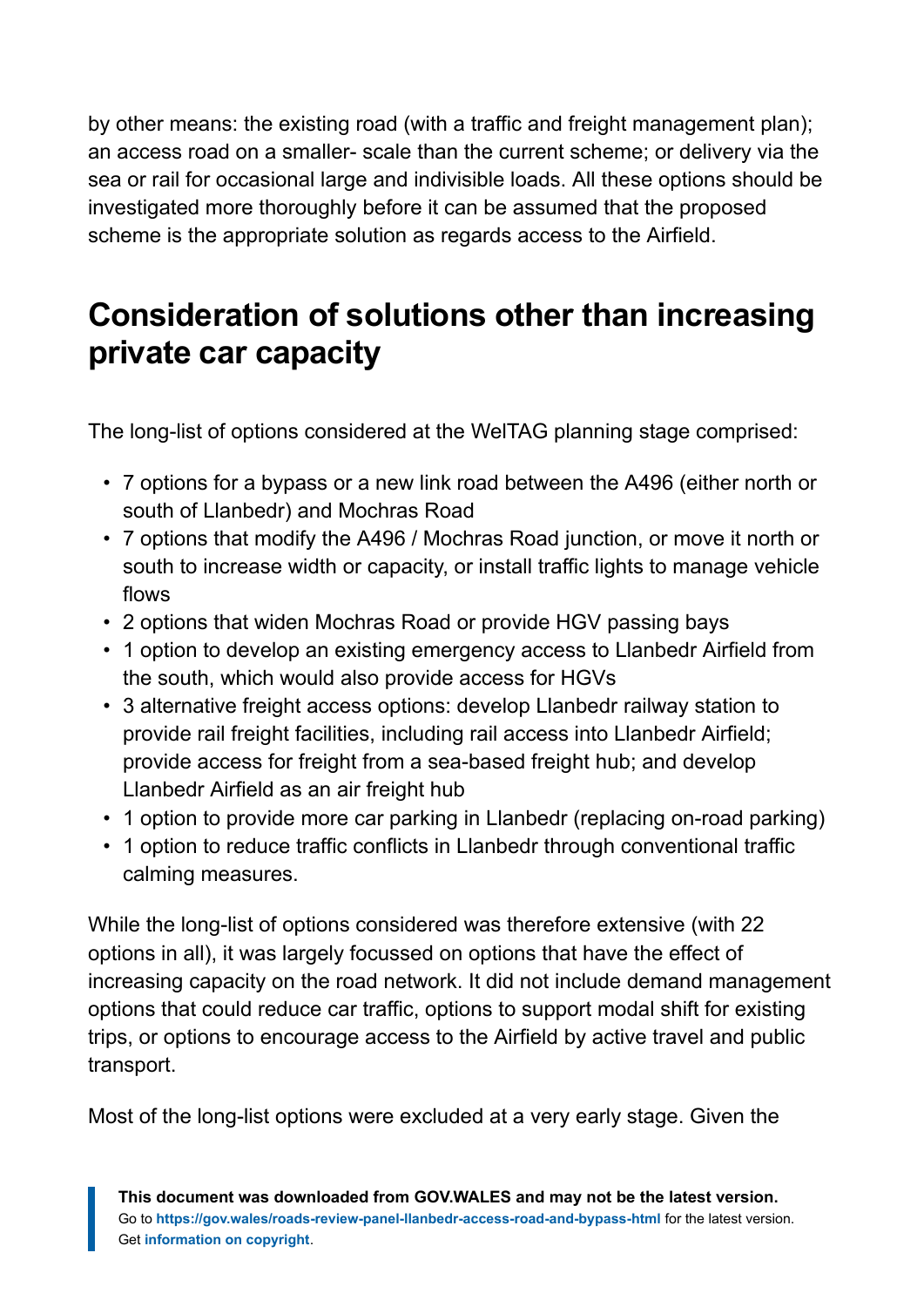stated primary rationale of the road scheme is to improve access to the Airfield, with a particular focus on freight access, it might have been expected that thorough consideration would have been given to the options listed in 18(e) above, but there is no evidence of this being done. The WelTAG Stage 1 report does not explain the reasons for rejecting the options that were not short-listed.

A sub-set of the long-list was appraised against the scheme objectives listed in **[appendix 2](https://gov.wales/roads-review-panel-llanbedr-access-road-and-bypass-html#section-83687)**. This led to selection of four options for detailed consideration (all of which were combined with a fifth option of off-road car parking in Llanbedr to reduce the use of the A496 for on-road car parking). The four short-listed options were all road-based. The short-listed options were:

- Option 1: Two new link roads connecting Mochras Road with the A496 north and south of Llanbedr
- Option 2: Bypass Llanbedr to the west with the section of Mochras Road between the A496 junction and new bypass remaining open to all traffic
- Option 3: Bypass Llanbedr following the previous route announced in 1992
- Option 4: Bypass Llanbedr from the A496 lay-by on the southern approach to Llanbedr then follow the route of the railway line and access track north to Mochras Road
- Option 5 (implemented in combination with Options 1-4): Increased car parking in Llanbedr and parking restrictions on the A496 through the village
- Option 6: Do nothing.

Following completion of the WelTAG appraisal, Option 2 was identified as the preferred scheme.

The focus on road-based interventions reflects the policy context at the time (2015). However, the new policy context of Llwybr Newydd means it is necessary to investigate a wider range of solutions to Llanbedr's traffic problems, better aligned with the Sustainable Transport Hierarchy and more suited to achieving an increase in sustainable transport mode share. Some of these options might not have been considered to be available at the time of the WelTAG Stage 1 study, but the strengthened support for public transport and active travel from Welsh Government and Transport for Wales means that the context has significantly changed. Thus there are now new opportunities that were less available in the past, as well as a newly amplified imperative to reduce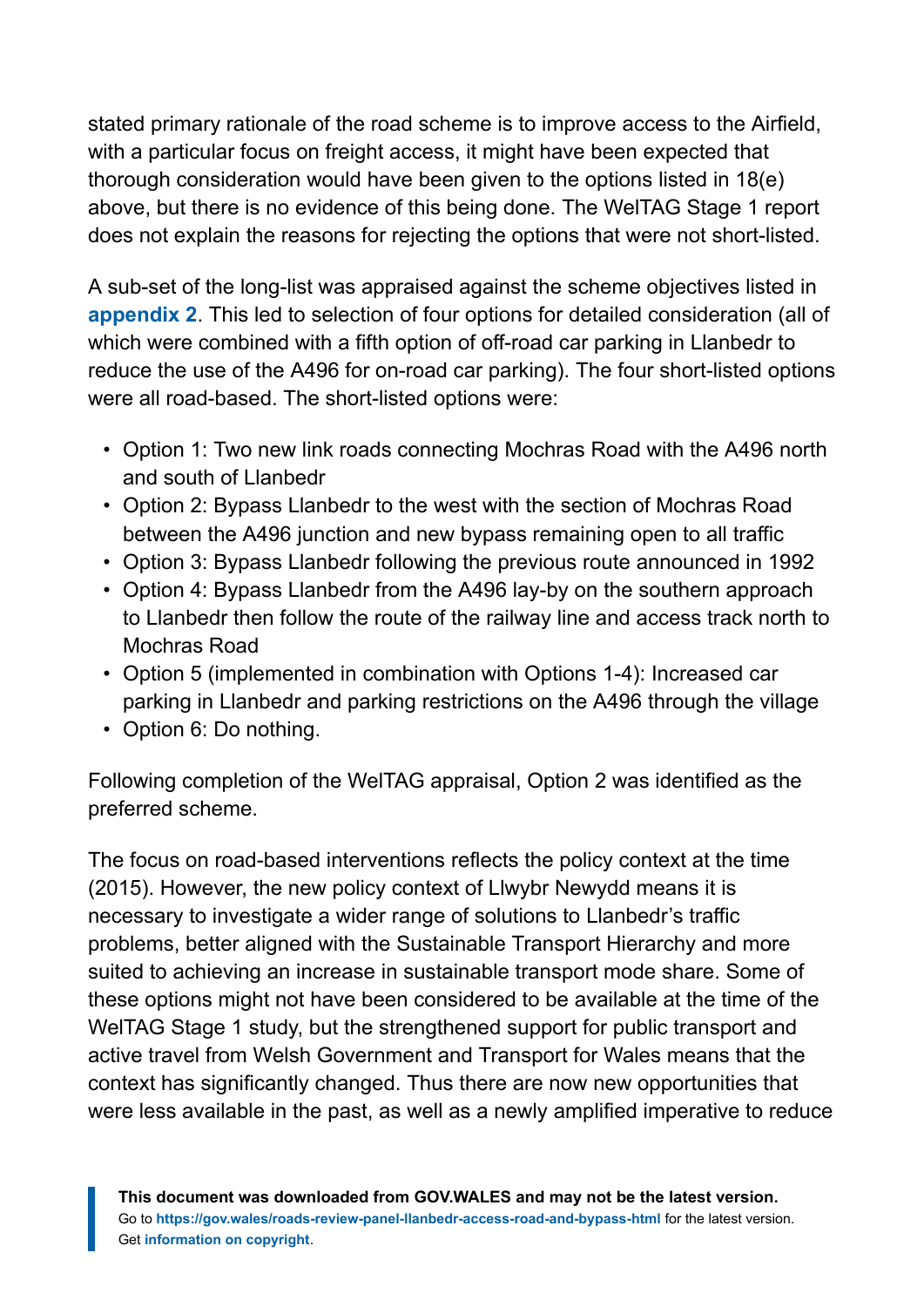carbon emissions.

Solutions that are now worth thorough assessment are described in **[appendix 3](https://gov.wales/roads-review-panel-llanbedr-access-road-and-bypass-html#section-83689)**. These solutions are predicated on the assumption that development of the Airfield should be restricted to aerospace uses, because its rural location makes it an inappropriate site for development of a business park that will generate large volumes of traffic. This means that the main outstanding problem to be addressed is the existing level of traffic through Llanbedr. In summary, solutions that could address this include:

- Option a) Sustainable tourism interventions to manage demand and reduce traffic flows during the holiday season
- Option b) Traffic calming and lower speeds in Llanbedr (revisiting this option from the long-list)
- Option c) Infrastructure to encourage mode shift from car to active travel for journeys along the A496 corridor
- Option d) Improvements in the frequency of bus services along the A496
- Option e) Development of remote working hubs to reduce the need for officebased workers to travel to their workplace every day
- Option f) Traffic management to avoid conflict between holiday traffic and freight traffic to and from the Airfield
- Option g) Potentially, in the medium term, a modestly-set road user charge or "Carbon Charge" in the area, after progress has been made on solutions (a) to (e). This would need to be implemented in the context of the wider Llwybr Newydd commitment to establish a framework for fair and equitable road user charging, and not before charging schemes had been implemented in other, less rural, areas of Wales. The money raised could provide ongoing revenue to support better public transport services and potentially also other important community services in rural areas, such as village schools.
- Option h) "Moving the road sideways": closure of the A496 through Llanbedr for general traffic (except for vehicle access, and with a through route for cyclists and buses); construction of a low design speed bypass on which traffic would travel at similar speeds to those on the existing A496 north and south of Llanbedr (on average under 40mph), with a design that is more in keeping with the landscape (not requiring a cutting, embankment or grade-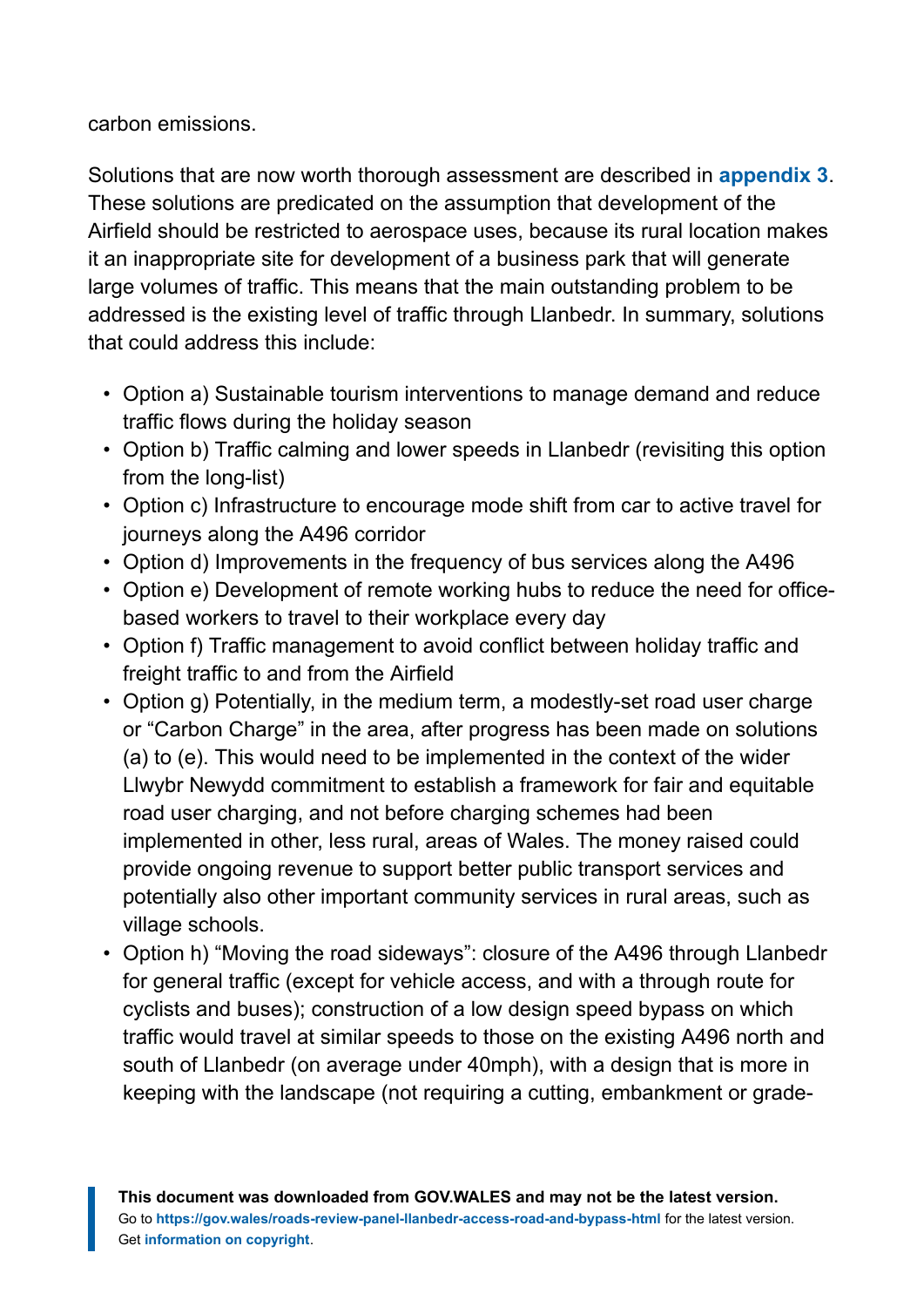separated junction). This would take traffic out of the village while ensuring no increase in overall traffic capacity, hence avoiding generating additional or "induced" traffic.

Option (h) should be considered a last resort, to be taken forward only if still necessary after the other options have been diligently implemented. This is for two reasons: because the other options have the potential to provide benefits along the whole A496 corridor between Barmouth and Harlech, rather than at a single location; and because the other options could benefit the whole population, including people who cannot drive as well as those who can.

# <span id="page-9-0"></span>**Consideration of the effect of the road scheme on CO2 emissions and achievement of decarbonisation targets**

The WelTAG Stage 1 study was not able to quantify the effect of the Llanbedr road scheme on CO2 emissions, because the nature of the businesses that might be based at the Airfield was not known. It comments that improved traffic flow through Llanbedr village could lead to a reduction in CO2 emissions, and suggests that this may offset the (unknown) increase in emissions from traffic associated with the Airfield development. No evidence is presented to justify the assumption that the two effects may be similar in magnitude. On this basis, the effect of the road scheme on CO2 emissions is suggested to be neutral.

This qualitative assessment is unpersuasive for four reasons:

1. the road scheme is intended to open up Llanbedr Airfield for development, with the TIA suggesting there could be over 800 car parking spaces and at least 1,900 daily vehicle movements to and from the Airfield (that is, about 980 vehicle movements from 0700-1000, about 920 from 1600 to 1900, and an unknown but smaller number between 1000 to 1600). Given that all-day traffic flows on the A496 outside the summer holiday season are currently about 2,000-3,000 vehicles, this implies a significant increase in traffic along the A496 corridor compared to current levels: very approximately, it may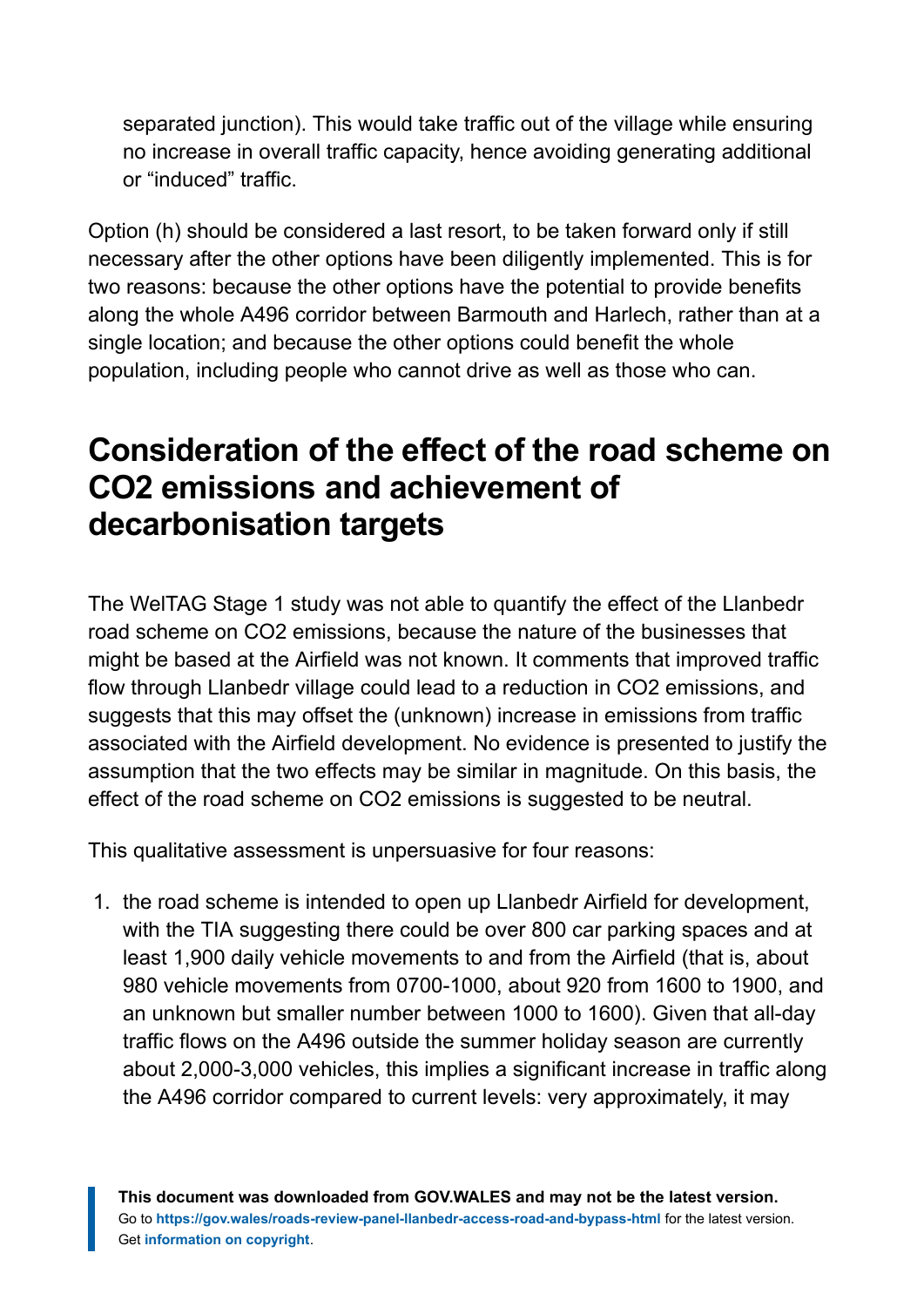represent an increase in traffic of the order of 60% over the whole year. This would have a significant effect on CO2 emissions. Even smaller-scale development of the Airfield will increase traffic and therefore CO2. If, as has been suggested, the jobs at the Airfield are highly-skilled in specialist fields, it is likely that the site will draw employees from a large catchment area, resulting in long commuter distances.

- 2. although the proposed increase in capacity on the bypass is for a fairly short section of 1.5km, the marginal improvement in the speed and attractiveness of driving will cause some induced traffic from increased trip frequencies, mode shift from public transport or active travel to car, increased trip lengths, and higher car ownership. These effects may be difficult to measure individually, but the empirical evidence from repeated studies is that they nevertheless exist.
- 3. the proposed bypass has a design speed of 100kph (roughly 60mph), whereas the layout and width of the A496 north and south of Llanbedr is such that vehicle speeds are significantly lower (averaging 39mph). An increase in traffic speed from 40mph to 60mph would increase CO2 emissions by about 10 to15%.
- 4. the CO2 emissions from land clearance, felling of mature trees, and embodied carbon in steel, concrete, asphalt and other materials used to build the new road, would be significant. These emissions have not yet been quantified.

Gwynedd Council officers accepted in discussion that the Access Road and Bypass will not reduce CO2, but suggested that the bypass may facilitate improvements for pedestrians and cyclists in future, hence potentially offsetting some of the CO2 impact. However, given that pedestrian and cyclist facilities are not a feature of the design, this is probably wishful thinking.

It therefore seems more likely than not that the scheme will increase CO2 emissions, making it more difficult for Wales to achieve its decarbonisation targets.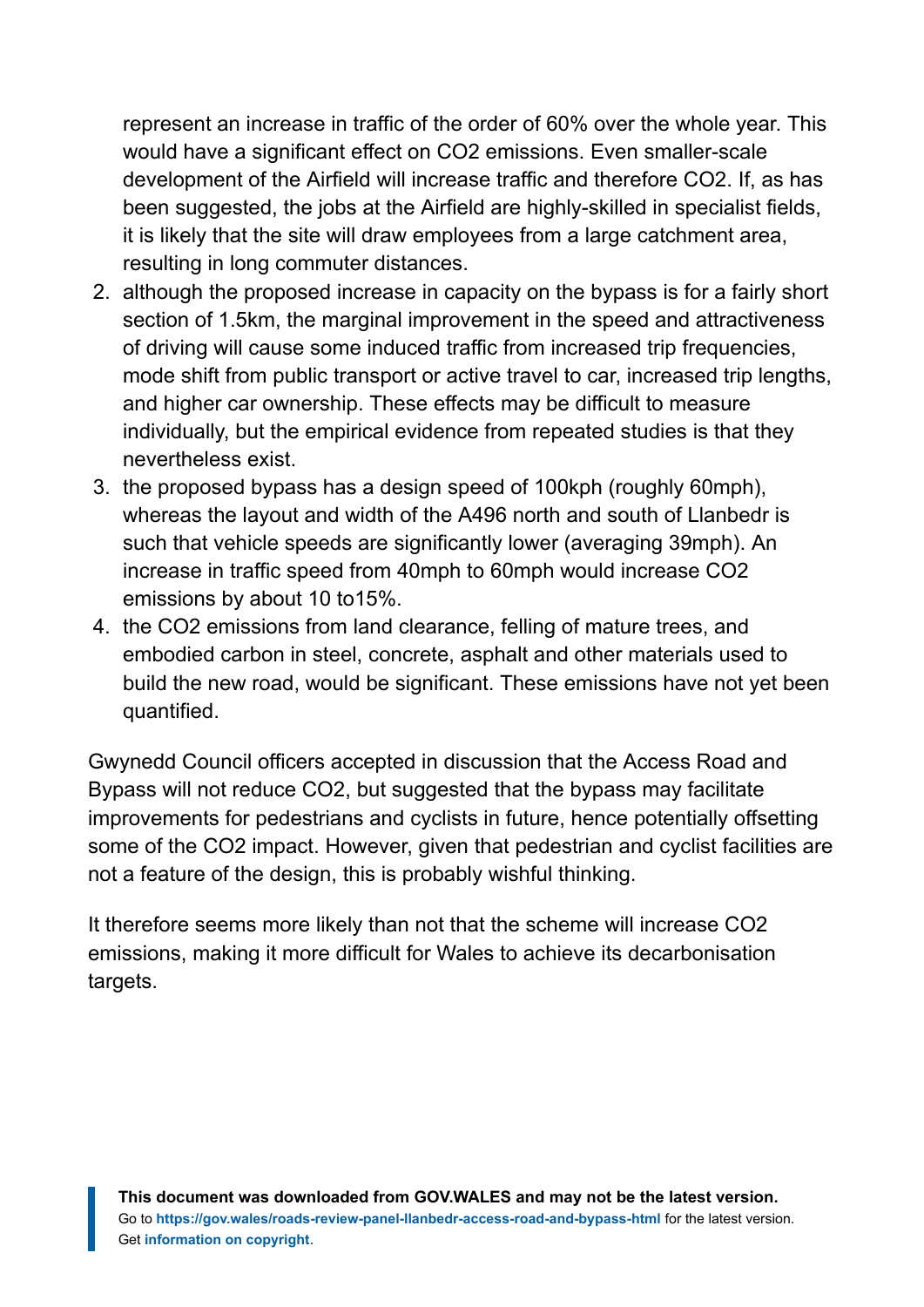# <span id="page-11-0"></span>**Other relevant factors**

In considering the criteria for assessment of the other road schemes under review, the Roads Review Panel has discussed the need for any scheme to be a robust solution in a range of different futures.

One question that the Panel intends to ask for all road schemes is whether the scheme is appropriate in a future with significant adverse impacts from climate change, such as coastal flooding. Gwynedd Council recognises that parts of the Llanbedr Airfield site are vulnerable to flooding, and the new **[Natural Resources](https://maps.cyfoethnaturiolcymru.gov.uk/Html5Viewer/Index.html?configBase=https://maps.cyfoethnaturiolcymru.gov.uk/Geocortex/Essentials/REST/sites/Flood_Risk/viewers/Flood_Risk/virtualdirectory/Resources/Config/Default&layerTheme=2) [Wales Flood Map](https://maps.cyfoethnaturiolcymru.gov.uk/Html5Viewer/Index.html?configBase=https://maps.cyfoethnaturiolcymru.gov.uk/Geocortex/Essentials/REST/sites/Flood_Risk/viewers/Flood_Risk/virtualdirectory/Resources/Config/Default&layerTheme=2)** shows part of the Airfield lies within Sea Flood Zone 3 (meaning that there is more than a 1 in 200 chance of flooding from the sea in a given year, including the effects of climate change). While the new Welsh Government **[Technical Advice Note on development and flood risk \(TAN15\)](https://gov.wales/technical-advice-note-tan-15-development-and-flood-risk-2004)** does not entirely rule out development in such areas, it suggests that development will only be justified in exceptional circumstances, such as in the interests of national security, energy security, public health, or to mitigate the impacts of climate change.

This means that the development of the northern part of the Airfield (the site of the proposed business park, Space Flight Academy, visitor attraction and conference facility) must be in doubt. If this development is less likely, the requirement for an Access Road is correspondingly less. The flood risk, and the planning implications, must be more thoroughly understood before it is appropriate to commit to the road scheme.

A further question is whether the road scheme risks harming, rather than benefitting, the local economy. If the Access Road and Bypass is built and aerospace investment does not follow, or is less than expected (or less than the "hype"), Llanbedr may be left worse off than before: with an access road to the wrong location; a bypass that takes through traffic away from the village, leading to closure of local shops and services because of loss of trade; and hence a net loss of local employment. This points to the importance of only committing funding to an Access Road after:

• a careful examination of what type of development is appropriate, taking into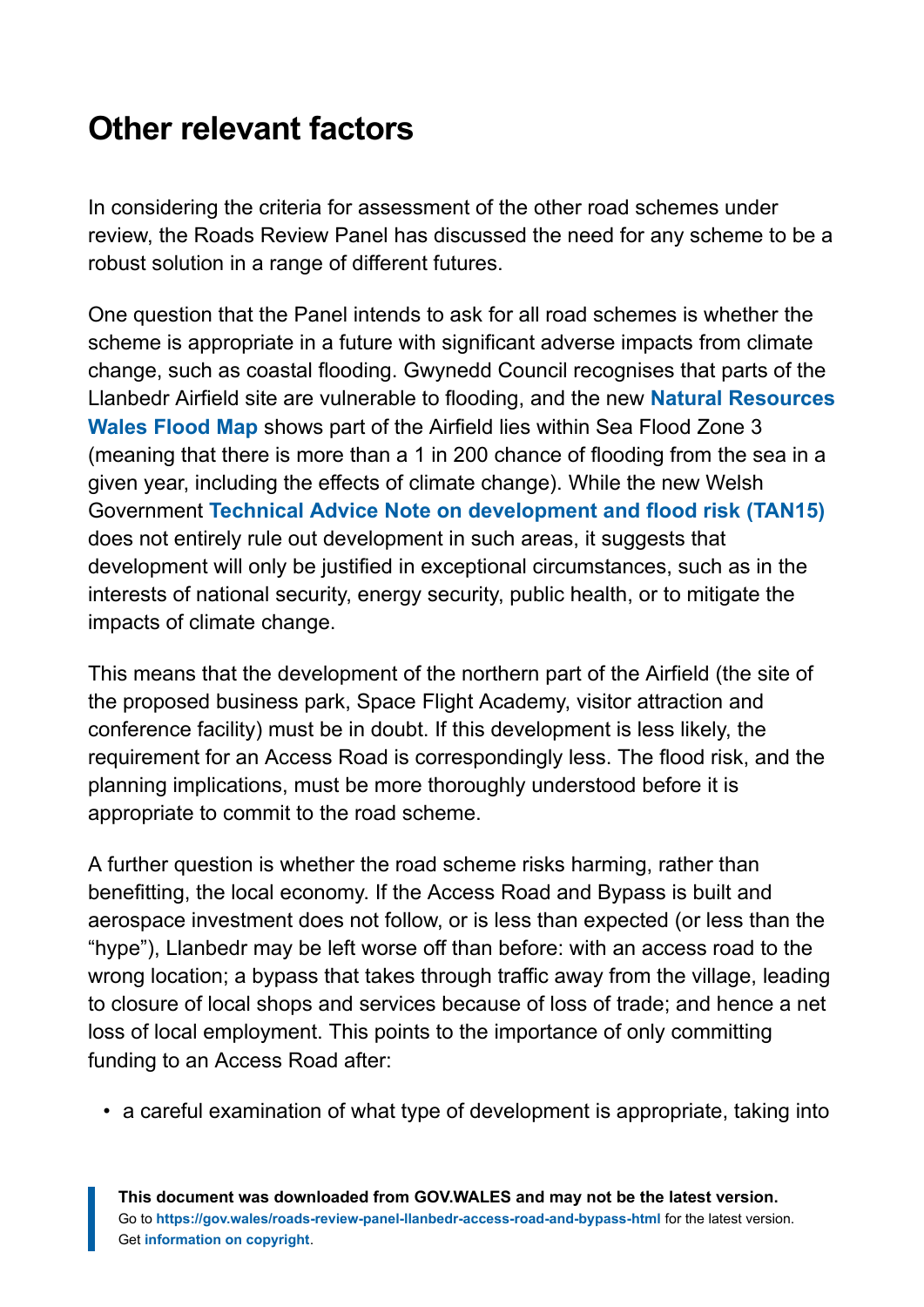account current planning policies; the forthcoming policies and commitments in Net Zero Wales; and the economic needs of the local area

- a degree of certainty that the appropriate development is economically feasible and likely to happen
- consideration of whether any other forms of transport investment might provide better value for money in terms of local economic benefits.

A final question is what might be the unforeseen consequences of the Access Road and Bypass elsewhere on the A496, if the Airfield development went ahead as proposed (with large-scale provision of car parking for business units as well as aerospace activity). As noted above, the traffic flow estimates in the TIA imply that the development could lead to a very significant increase in traffic along the A496 corridor. Even if this did not affect Llanbedr, because most of the additional traffic would be on the bypass, it would certainly adversely affect other communities along the A496, for which there are at present no plans for a bypass.

# <span id="page-12-0"></span>**Conclusions of the Roads Review Panel Chair**

I very much appreciate the time that Gwynedd officers gave me, in order to explain the current position with regard to the Llanbedr access road and bypass. I particularly appreciate their openness to explore a variation of the proposed scheme. Many residents of Llanbedr will feel concerned if the scheme is cancelled and nothing else is done instead, and the view that "something must be done" to address the negative impact of traffic on the village is important to recognise. The desire of Gwynedd Council not to jeopardise some development of the Airfield is also understandable, perhaps especially when other factors, including but not limited to the flood risk, may be making that development seem uncertain.

That said, my view of the proposed scheme is that it does not align well with new Welsh Government transport and climate policy, and I do not advise that it is taken forward. My key concerns are:

• significant elements of the analysis appear to have started from the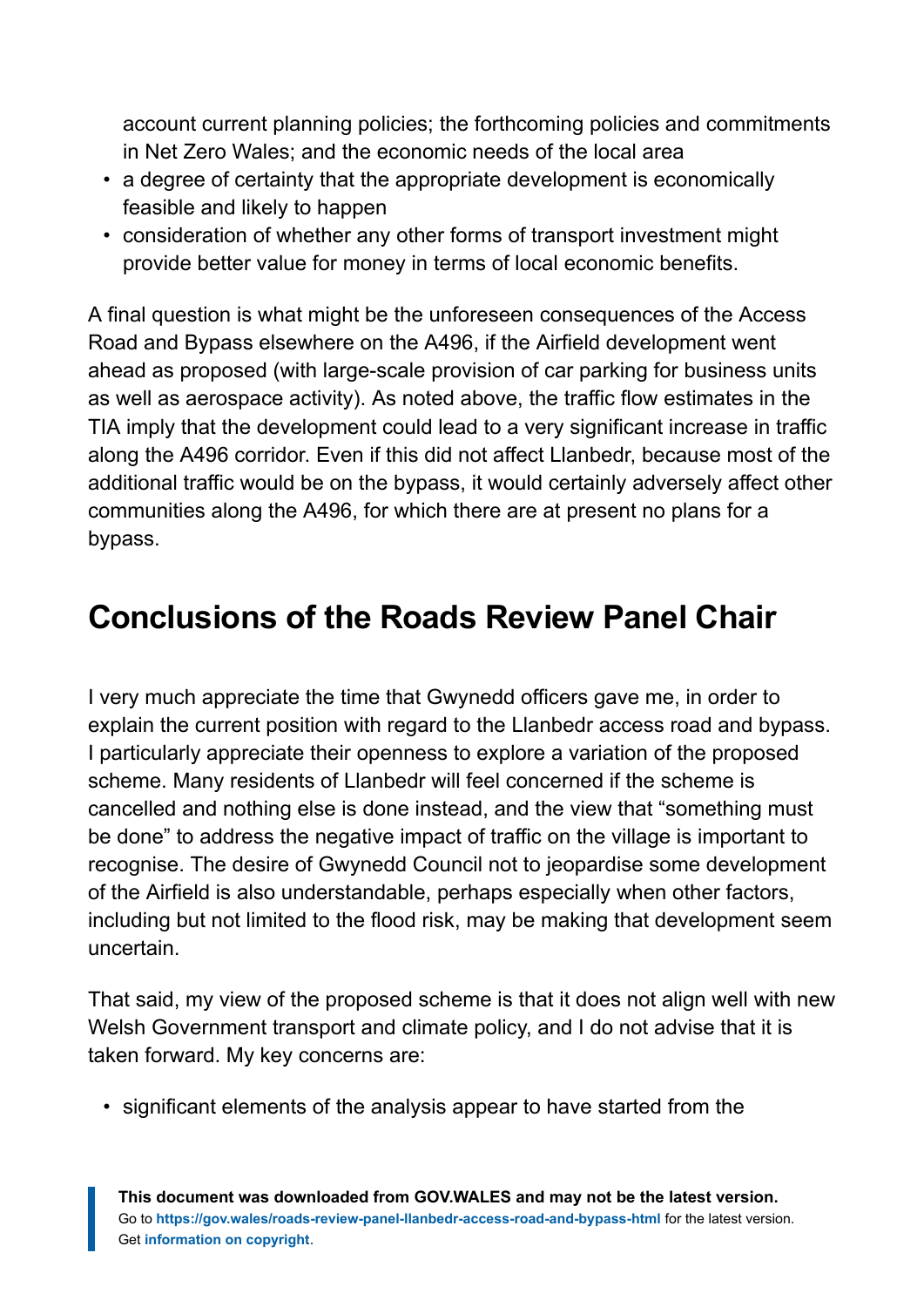presumption that the only solution is a new road and greater traffic capacity

- non-transport solutions did not receive sufficient consideration at the outset. In particular, there has been inadequate consideration of whether the scale of development envisaged at the Airfield is appropriate in this location
- the potential for the access needs of the site to be met by a smaller access road, or a non-road option, has not been sufficiently considered
- there has not yet been a thorough investigation of options that could reduce the negative impact of traffic in Llanbedr (and other villages along the A496) without increasing road capacity, through modal shift from car to public transport, walking and cycling
- the assessment of the impact of the scheme on CO2 emissions is superficial and lacking in credibility
- it seems more likely than not that the scheme will increase CO2 emissions due to induced traffic, higher speeds and embodied carbon, making it more difficult for Wales to achieve decarbonisation targets.

For Welsh Government, the Llanbedr scheme highlights the need for better alignment of policies on industrial transformation and regional economies with policies on transport and climate.

Although recommending that the scheme is not progressed, I believe there would be benefit in further discussion between Gwynedd Council and Welsh Government about an alternative package of measures to reduce the negative impact of traffic in Llanbedr and in other villages on the A496, while also encouraging modal shift and reducing CO2 emissions. If proposals for an appropriate scale of development of the Airfield become more defined, I also suggest that access options for the site, better aligned with new Welsh Government guidance in Llwybr Newydd and elsewhere, could be considered as part of that package of measures.

# <span id="page-13-0"></span>**Appendix 1: documents reviewed**

Main documents reviewed, in date order:

• 2014: Llanbedr Aviation Centre and Enterprise Park Masterplan Arup for WG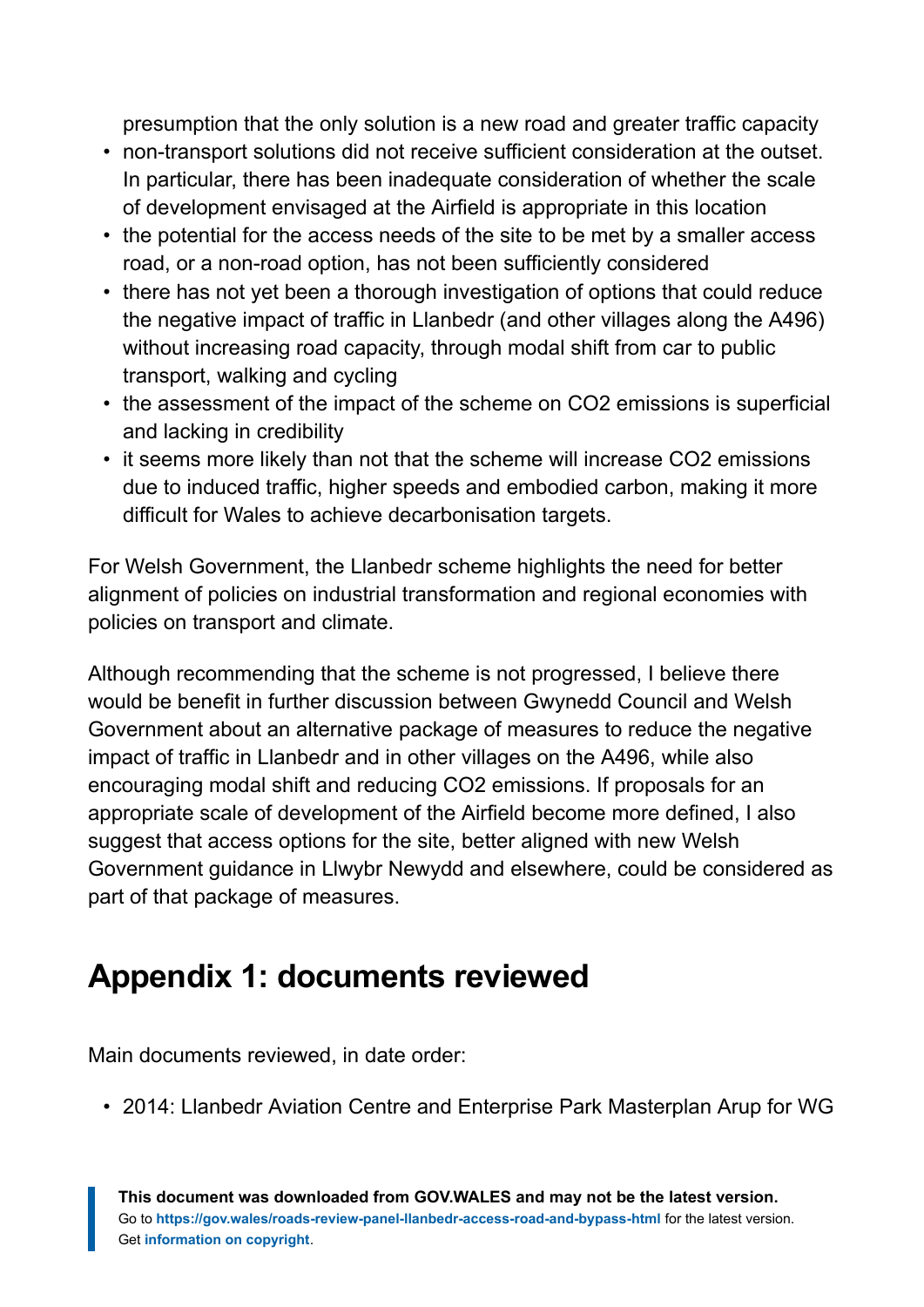- 2015: WelTAG Stage 1 report
- 2016: Llanbedr Access Improvements NMU context report
- 2017: An Economic Impact Assessment for the A496 Llanbedr Access Improvement and Snowdonia Aerospace Centre Development (Wavehill)
- 2017: Llanbedr Access Improvement Design and Access Statement
- 2018: Business Plan Snowdonia Aerospace Centre, Llanbedr Airfield
- 2018: Snowdonia Enterprise Zone Llanbedr Hydraulic Modelling Report
- 2018: Snowdonia Enterprise Zone Strategic Plan 2018 to 2021
- 2020: Horizontal Spaceport Traffic Impact Assessment YGC
- 2021: Welsh Government Local Transport Capital Grants 2021 to 2022 application for Llanbedr access road
- 2021: (June) Llanbedr Roads Review Pro Forma
- 2021: (August) Short paper on Llanbedr Airfield and Space Plans Welsh Government
- 2021: (July) WEFO paper: Roads Review potential implications of delaying EU funded schemes
- 2021: (September) Letter from Cymdeithas Eryri / the Snowdonia Society to Roads Review Panel
- 2021: (September) Llanbedr Access Improvements: Paper prepared by Arcadis for the Roads Review

# <span id="page-14-0"></span>**Appendix 2: rationale for the proposed scheme**

In considering the rationale for the scheme, two separate sets of issues arise:

- the future development of the airfield
- the impact of current traffic levels in Llanbedr

## **Development of the airfield**

Llanbedr Airfield was decommissioned in 2004. Since then, Gwynedd Council, Welsh Government and the leaseholder of the site (Snowdonia Aerospace Centre, SAC) have been exploring the potential for it to be developed for aerospace and other uses.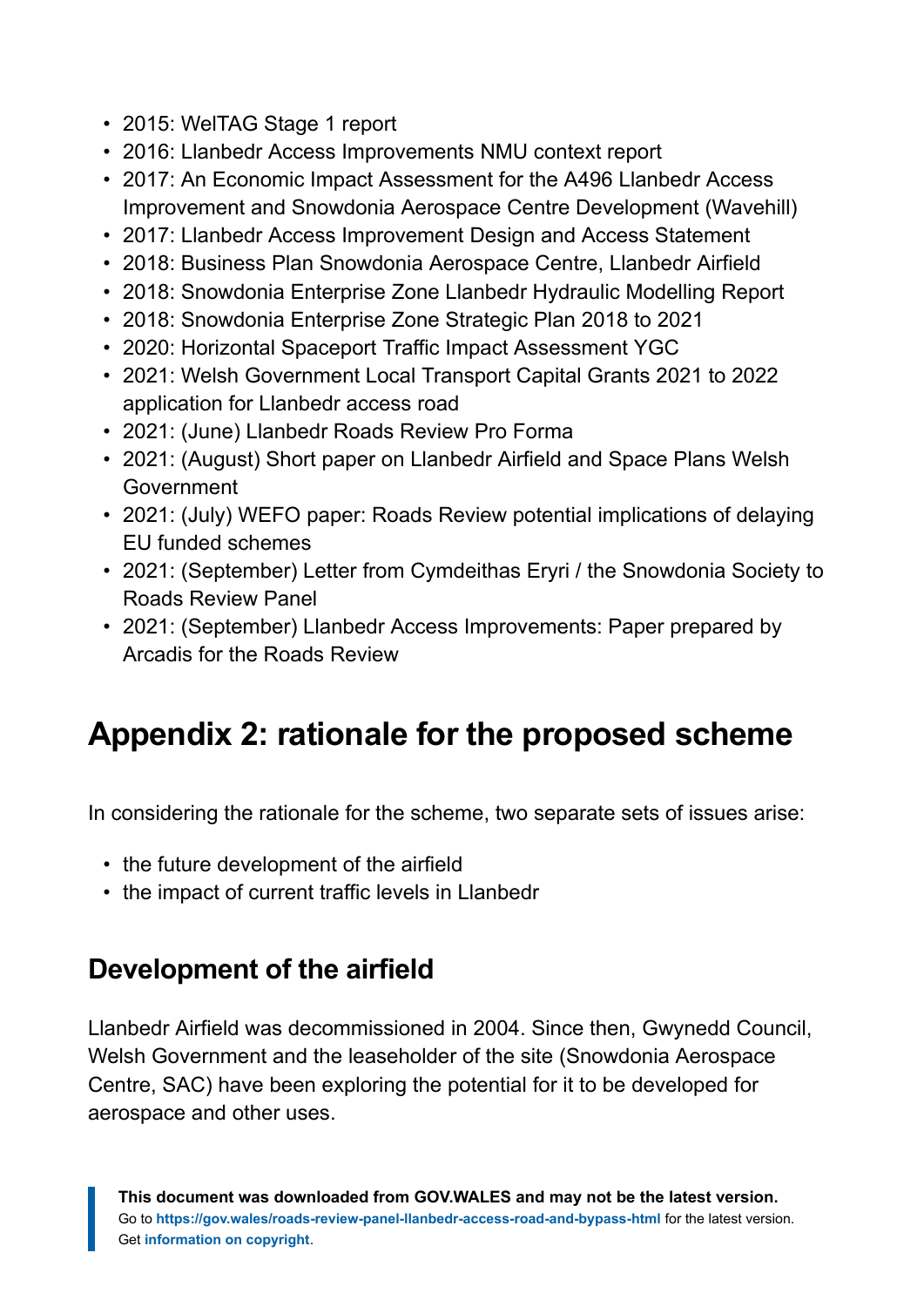There has been some evolution of the proposals for the site, and associated proposals for increased access, over the last eight years. From the documentation reviewed, and discussions with Welsh Government, Gwynedd Council, and Aerospace Wales, it appears that the scale of development, and the range of uses, is not yet fixed.

A Masterplan for Llanbedr Aviation Centre and Enterprise Park, commissioned by Welsh Government in 2014, identified a mix of future uses including aerospace uses, light industrial units, and a research and development technology park. The estimated parking requirement for these uses (an indicator of the likely traffic impact) was 640 spaces. The Masterplan noted that although the existing access along Mochras Road was used by HGVs, it was narrow and unsuitable for large vehicles. Three solutions were suggested, all more modest in scale than the current scheme: changes to the junction between Mochras Road and the A496 in the village; a new 770m access road from the A496 south of Llanbedr, following existing farm access roads; and a new 480m access road from the A496 north of Llanbedr, with an elevated structure to cross the flood plain of the Afon Artro. The access road from the A496 south of Llanbedr was identified as the preferred option.

The 2015 WelTAG Stage 1 report considered these three options, but rejected them in favour of the current (larger-scale) proposal for a Llanbedr Access Road and Bypass.

A 2017 economic impact assessment of the Access Road and Bypass, commissioned by Gwynedd Council, described its purpose as being to de-risk investment and development at the Airfield. The assessment includes several economic scenarios. For the road scheme as a standalone intervention, the economic impact is neutral: some existing businesses benefit (especially those located on the Airfield) but this is offset by some negative impact for businesses based in Llanbedr. In a scenario in which the road scheme was accompanied by development of the Airfield for remotely piloted aircraft systems (RPAS, i.e. drones), there is a net increase of 25 jobs locally (36 jobs Wales-wide). In a scenario in which the road scheme was combined with more significant development at the Airfield (RPAS, Spaceport offering spaceflights, a visitor centre, satellite launching and supporting infrastructure, and a business park of related industries), there is a net increase of 59 jobs locally (97 Wales-wide).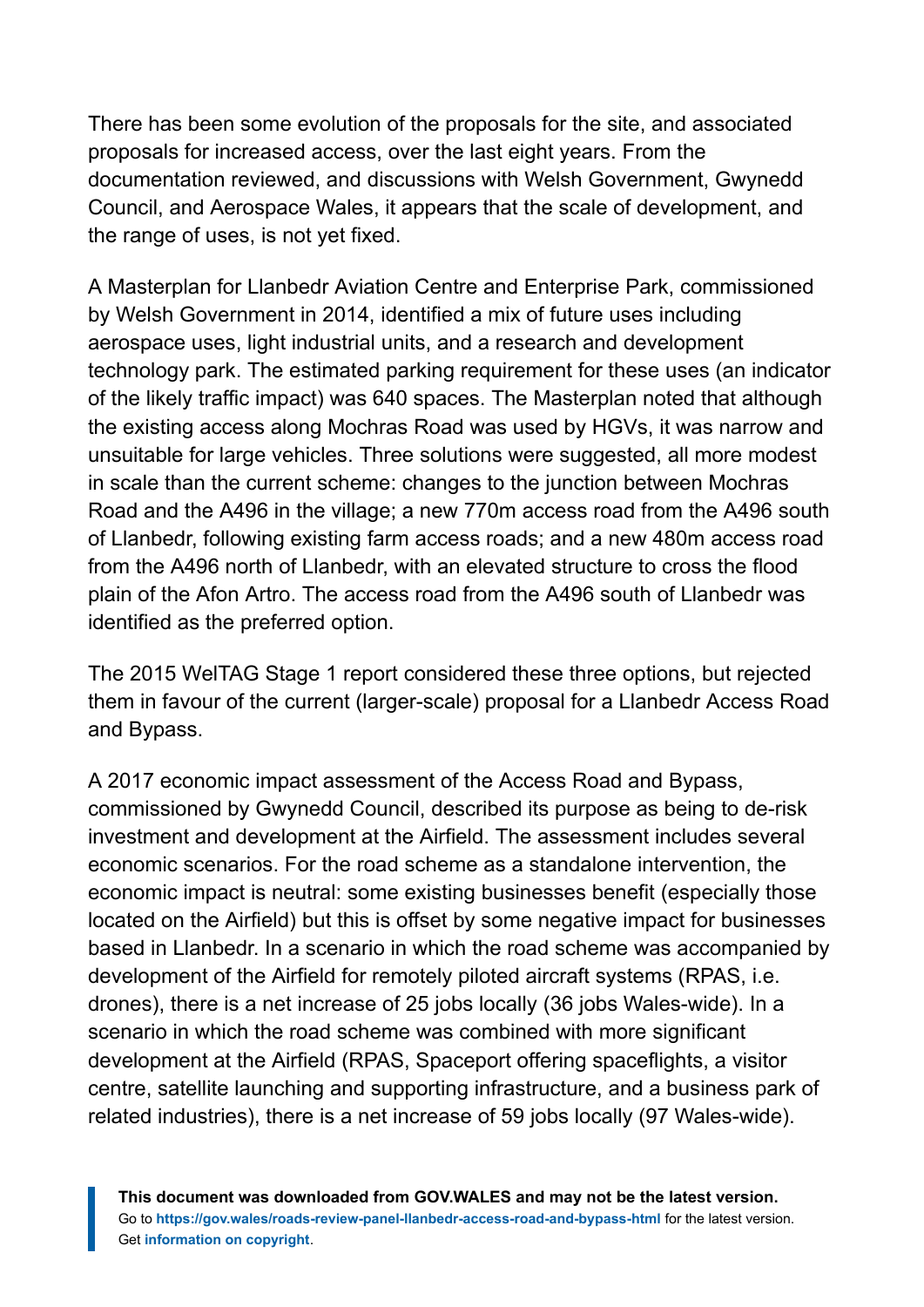A business plan submitted to the Welsh European Funding Office (WEFO) by the leaseholder, SAC, in 2018 suggested 165 jobs might be accommodated at the Airfield (in addition to 45 jobs already at the site), and that the business park might accommodate 31 SMEs (in addition to 11 SMEs already at the site).

A Traffic Impact Assessment (TIA) of the development was commissioned by SAC in 2020, and undertaken by YGC, a consultancy run by Gwynedd Council. It describes the proposals as a "Horizontal Spaceport" including a Space Flight Academy, visitor centre, conference facility, technology business park, 60-bed hotel and new hangar. The parking requirement for the technology business park is put at over 800 spaces. The TIA notes that the capacity of the new Access Road and Bypass will "vastly increase" and that this will "remove the impact / effect this development will have on the A496 and Mochras Road". Most of the predicted increase in traffic is from the business park units, which are expected to generate 748 vehicle movements in the 0700-1000 morning peak period. A further 186 vehicle movements are expected from the hangar, and 50 vehicle movements from the hotel (0700-1000). A similar volume of traffic is expected to be generated by these premises in the 1600-1900 afternoon peak period. Traffic generated by the Space Flight Academy and visitor centre is considered to be uncertain, but relatively modest and mostly outside peak periods.

Recently, SAC has gained a 'Test and Evaluation' designation from the Civil Aviation Authority, and secured a change of airspace allowing direct access from the Airfield to an area of segregated airspace over Cardigan Bay. The process for applying to the Civil Aviation Authority for a spaceport licence opened in July 2021, and a paper prepared by Welsh Government for this Roads Review states that SAC intends to apply as soon as possible. It was suggested by Welsh Government officials that if the application is successful, it could quickly open the way for SAC to operate as a spaceport for horizontal launch. Gwynedd Council was somewhat more cautious in its assessment of the likely rate of development of the site, noting a hope that there might be significant development of the site in the next 10-20 years.

Gwynedd Council also noted differences between what they perceived as SAC's view of how the site should be developed (which included letting out business units as a commercial landlord) and the council's view, which was that the site should only be used for specialist activities and developed on a smaller scale.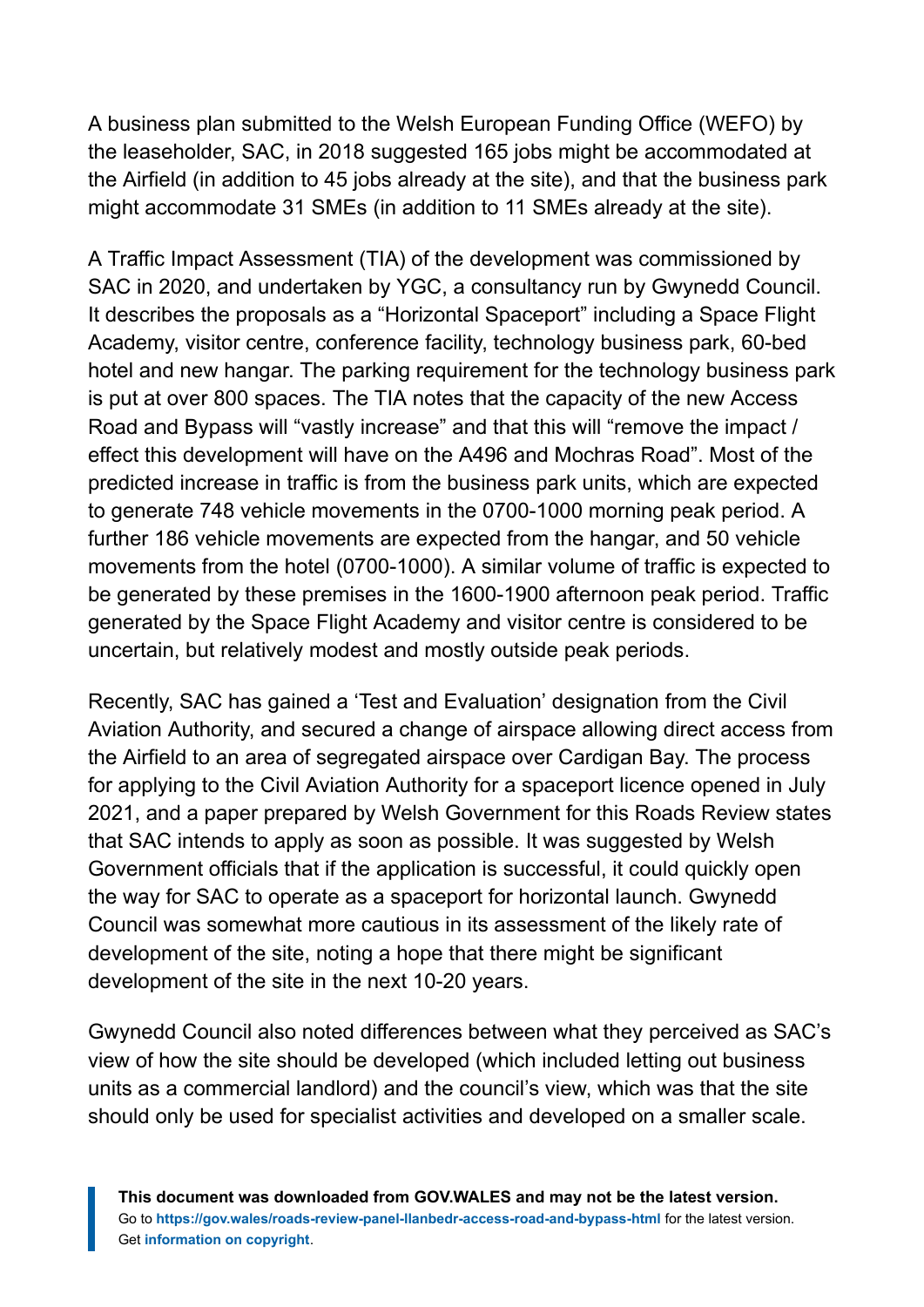Both Welsh Government industrial transformation officials and Gwynedd Council see the site as well-positioned to be a research, development, test and evaluation centre for aerospace-related activities. Both sets of officials think that the Access Road and Bypass will increase the attractiveness of the site for business; that future activities on the site may require occasional access for wide loads; and that the Access Road and Bypass is therefore an enabler of development.

However, from the documents reviewed, and discussions with Welsh Government and Gwynedd Council, it appears that the plans for the site are still somewhat uncertain. The sense that past (arguably grandiose) proposals may no longer be appropriate, and a lack of clarity about the intentions of the leaseholder, mean that it is quite hard to be sure that the Access Road is necessary, or indeed that it will have the effect of attracting private sector investment to the site.

## **Impact of current traffic levels in Llanbedr**

There have been proposals for a bypass of Llanbedr since the 1950s. In 1992, Gwynedd Council proposed a 7.3m wide single carriageway bypass to take traffic out of the village, passing between the village and Llanbedr Airfield, but this scheme was not progressed.

The WelTAG Stage 1 report (2015) notes that traffic through the village is constrained by the listed stone bridge over the Afon Artro and by on-road car parking. During the holiday season, traffic volumes on the A496 and on Mochras Road to Shell Island give rise to traffic delays and congestion. The narrow bridge and parked cars have the effect of reducing the speed at which vehicles pass through the village, but speed data nevertheless suggests some vehicles exceed the 30mph limit. There are a number of small shops on the A496 in the centre of the village, and consequently a level of pedestrian activity. Footways on both the A496 and Mochras Road are discontinuous and inadequate. The limited road width also means that there is no provision for cyclists, despite National Cycle Network Route 8 passing through the village.

Traffic flows on the A496 through the village are about 2,000-3,000 vehicles per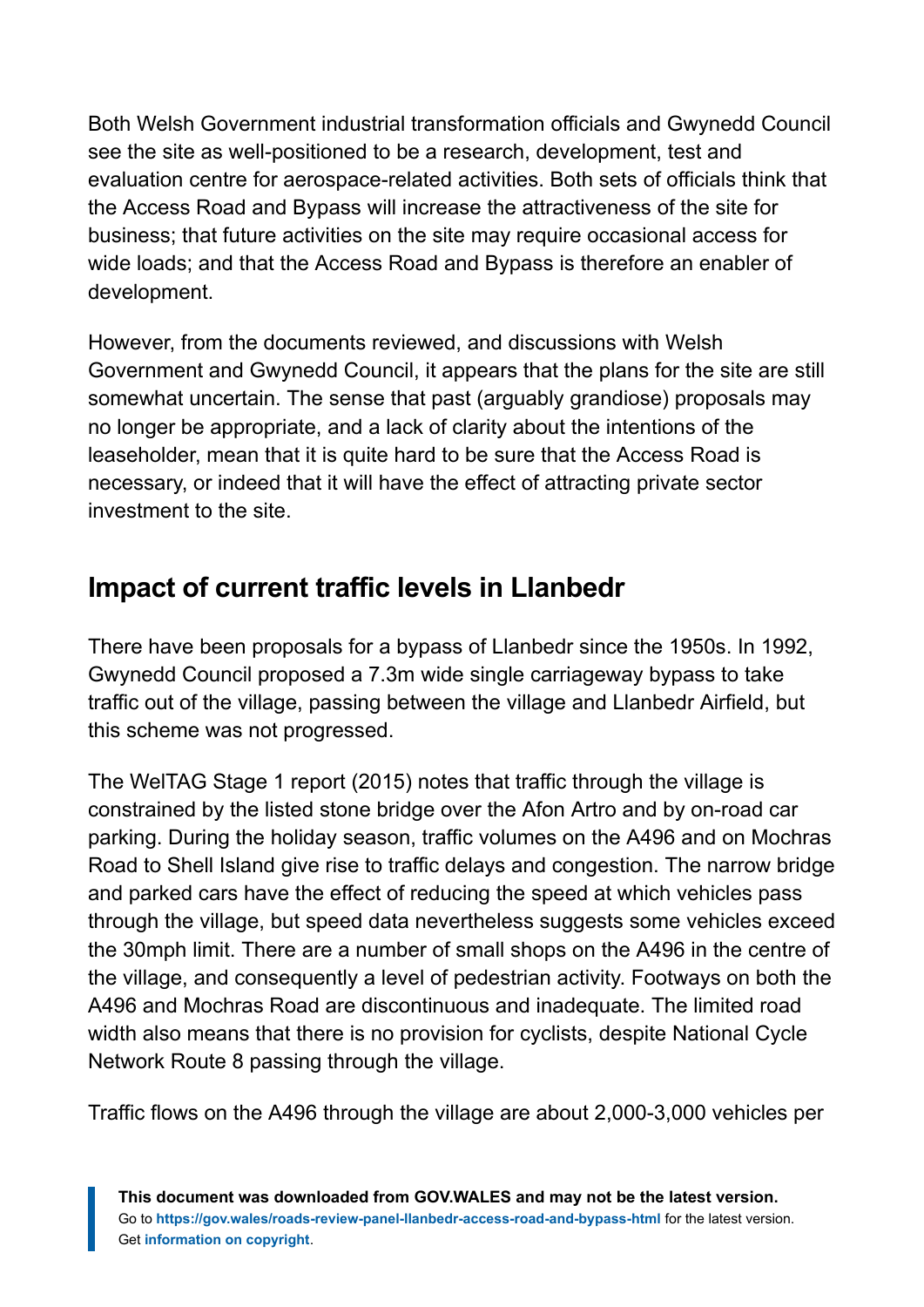day in winter, but about 5,500 vehicles per day in August (2015/16 data, which was the most recent available for this review). There is also a substantial increase in traffic along Mochras Road in the summer, to access Shell Island camp site: the WelTAG Stage 1 report notes traffic flows along Mochras Road of 150 vehicles per day in November, compared with about 2,000 vehicles per day in August (2006 data). Thus the traffic problem is greatest in the (fairly short) holiday season. Most of the traffic passing through Llanbedr on the A496 is cars, with a relatively small number of HGVs (about 200 per day). The Access Road and Bypass is predicted to reduce the traffic passing through Llanbedr by about 90%.

## **Scheme objectives**

The WelTAG Stage 1 report lists the transport planning objectives of the Llanbedr scheme as follows:

- reduce traffic congestion at the Mochras Road/A496 junction
- reduce the negative impact of traffic on the community of Llanbedr
- improve transport connectivity to and from Llanbedr Airfield
- improve the efficiency and reliability of all transport to and from Llanbedr Airfield
- improve the actual and perceived safety of travel for all travellers within Llanbedr and along Mochras Road
- improve freight transport access to and from Llanbedr Airfield
- improve travel opportunities for pedestrians and cyclists within Llanbedr and along Mochras Road
- minimise the impact of transport improvements on local environmental and heritage features
- be resilient to local effects of climate change, particularly future increases in flood events.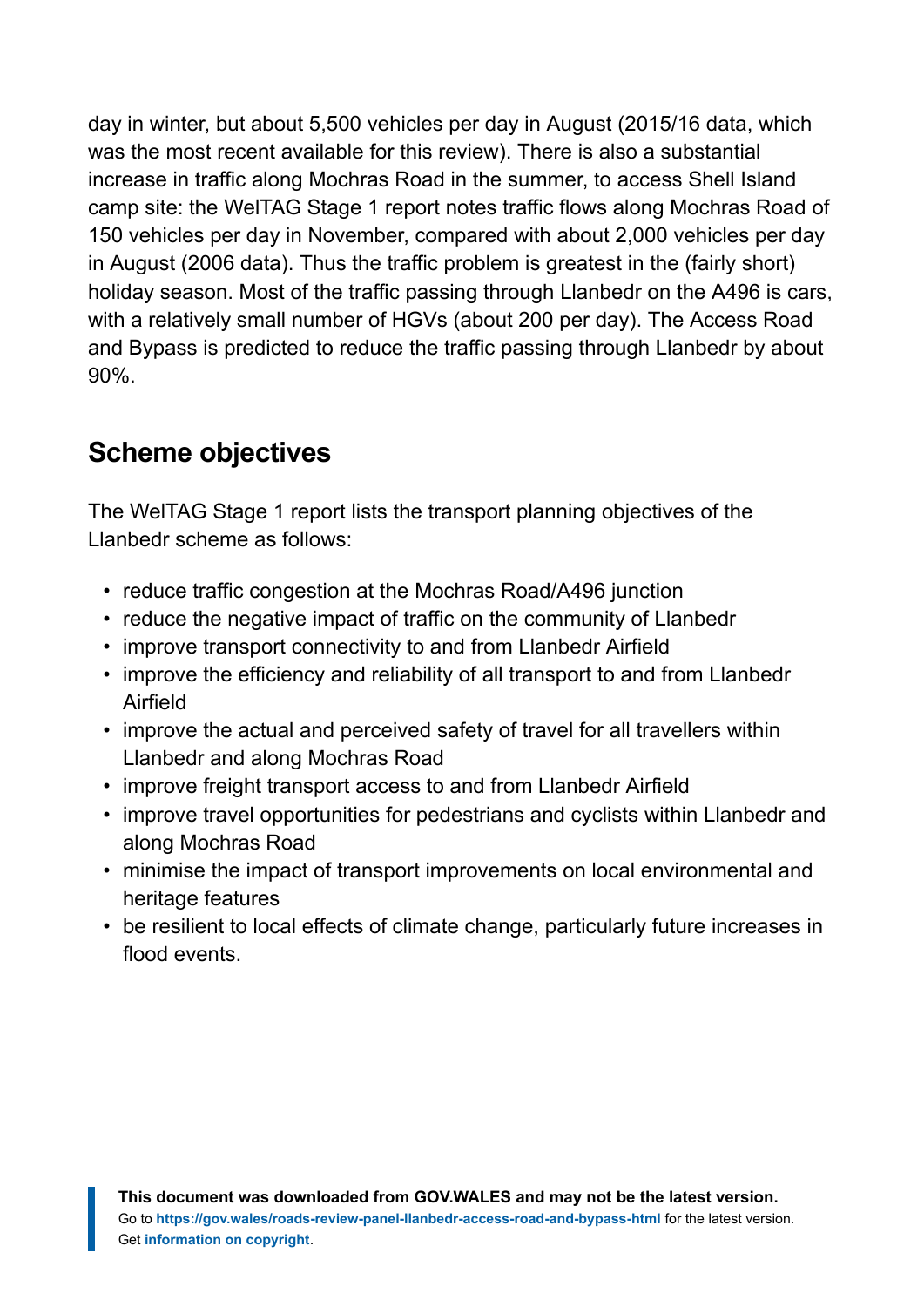## <span id="page-19-0"></span>**Appendix 3: options that could address transport issues in Llanbedr**

This appendix describes a range of solutions to the problems that the Access Road and Bypass is intended to address. It is indicative of possible solutions that are worth investigation, and that may form part, or all, of an appropriate development of the travel network in this rural area to solve existing problems while also reducing CO2 emissions.

These solutions would align closely with national priorities as set out in Llwybr Newydd, and would also align with the Wales Well-being Goals and Gwynedd Council's own Well-being Objectives. They could have beneficial effects beyond Llanbedr itself, potentially reducing the negative impact of traffic on other villages on the A496, such as Tal-y-Bont and Dyffryn Ardudwy.

## **Interventions to reduce traffic during the holiday season**

Seasonal traffic flows might be addressed through an area-wide sustainable tourism strategy (as is currently being considered in the northern area of Snowdonia National Park). This would benefit not only Llanbedr, but also other villages along the A496. Drawing on initiatives elsewhere in Wales and the UK, the sort of options that could form part of such a strategy include Fflecsi buses serving primary tourist destinations such as Shell Island (similar to those now being offered by Transport for Wales in the Llŷn Peninsula and Pembrokeshire); free park and ride hubs in key regional towns such as Barmouth and Porthmadog; greater use of visitor charges to provide a revenue stream for improved public transport (e.g. a toll for non-residents using Mochras Road in the summer); rebranding of Llanbedr railway station (e.g. "Llanbedr for Shell Island") to establish a greater sense of geographic understanding; provision of a shared use segregated path next to Mochras Road, to provide a better link from the station to Shell Island for pedestrians and cyclists; a "last mile" bus from the station to Shell Island campsite, timed to connect with trains; and incentives or discounts for those travelling to Shell Island by sustainable modes. By encouraging visitor travel by sustainable modes, this type of strategy would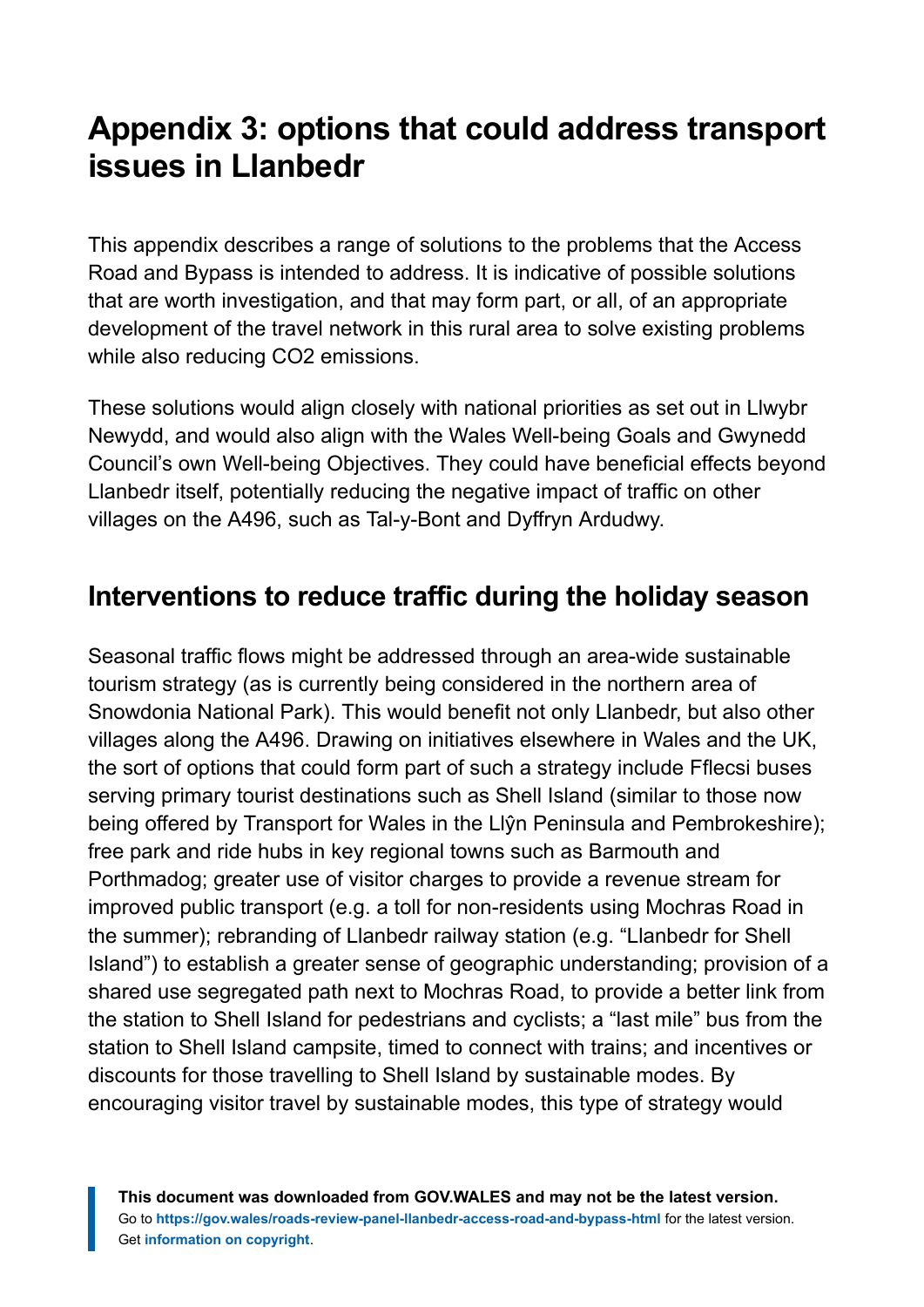benefit the local economy, as visitors travelling by public transport or active travel would be more likely to shop locally than visitors arriving by car. This type of strategy for managing visitor travel is common (and effective) in many European visitor destinations; it has also been used to good effect in the UK in the New Forest National Park and elsewhere.

## **Traffic calming and lower speeds in Llanbedr**

Traffic calming and speed restrictions could reduce the adverse impact of traffic in Llanbedr. Changes that could be considered include a default 20mph speed limit along the A496 within Llanbedr village and along the residential sections of Mochras Road; design of the road environment to prioritise and give space to the needs of people who are shopping, walking, cycling or accessing premises, and to send a visual signal to drivers that they are a "guest"; traffic lights to manage alternating one-way traffic flow through the village, or use of "yellow box" road markings to manage the junction between Mochras Road and the A496; and extension of existing on-street parking restrictions further away from the Afon Artro bridge and junction with Mochras Road.

#### **Infrastructure to encourage mode shift from car to active travel**

Like other local authorities, Gwynedd Council has recently consulted on its Active Travel Network Maps for the main settlements in the county. It is apparent from the consultation that there is also a desire for safe active travel routes between smaller settlements along the A496. A safe walking and cycling path between Harlech and Barmouth (and connecting across Barmouth Bridge with the Mawddach Trail to Dolgellau) would meet this need. To be suitable for all users, it would need to be physically separated from traffic.

This would benefit both residents and visitors. It would align with the commitment in the Welsh Government Rural Transport Offer to give every village safe cycling access to the nearest town.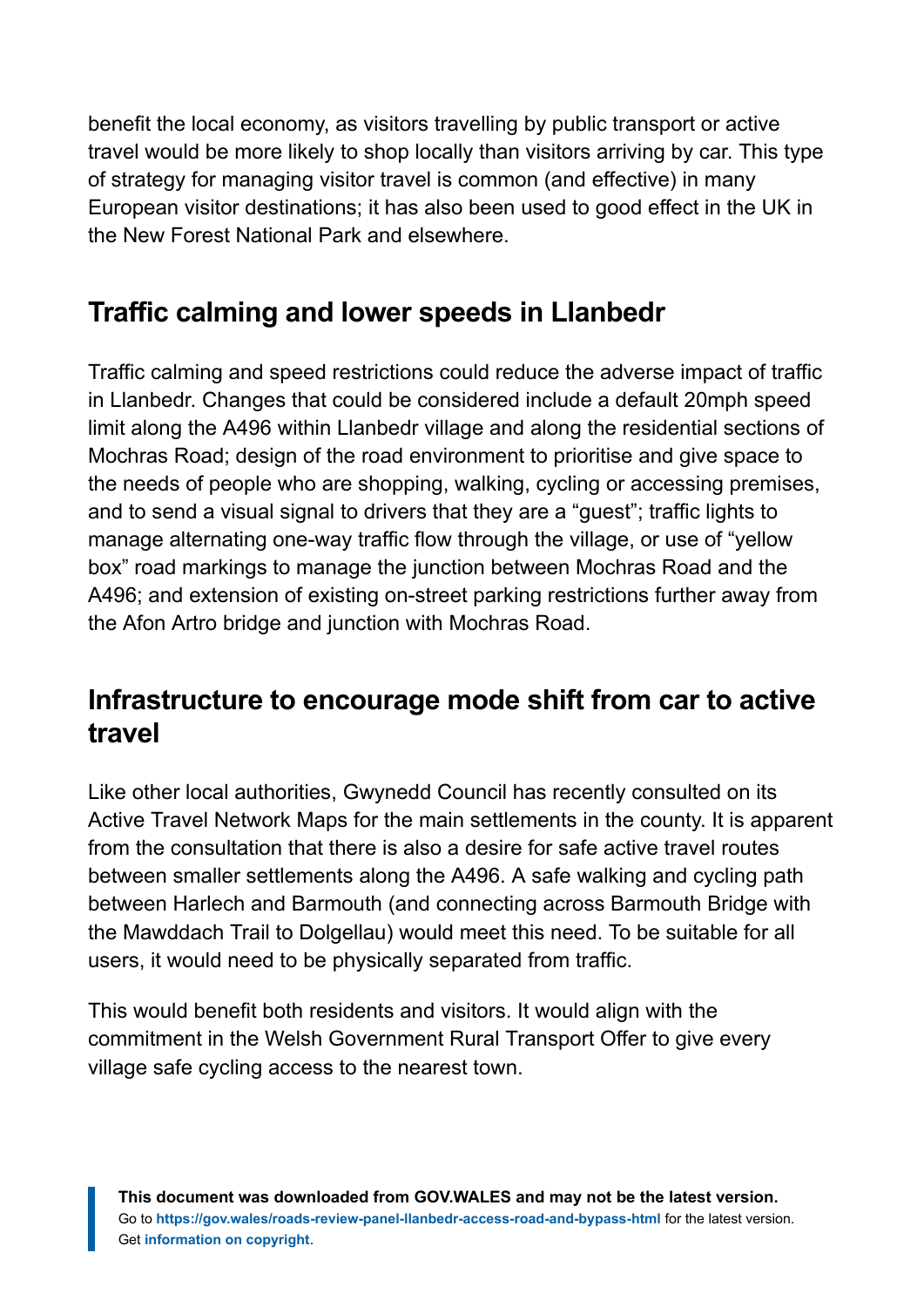## **Improvements in the frequency of public transport services along the A496 corridor**

Current bus services are infrequent, with seven buses per day from Llanbedr northwards to Harlech, and seven buses per day southwards to Dolgellau. Bus times do not align well with commuting times. Train services on the Cambrian Rail Line are timed for the needs of school pupils (although the line is currently closed for major works on Barmouth Bridge), but provide only very limited options for commuter travel. This means that people living in Llanbedr do not have good public transport options for travel to work, or for shopping and other purposes. Transport for Wales is currently undertaking analysis to develop improved, more frequent bus services on networks in other areas of North Wales (initially Ynys Môn and northern Snowdonia), and a similar exercise would be beneficial for the corridor between Barmouth and Porthmadog.

This would help meet the commitment in the Welsh Government Rural Transport Offer to develop public transport service frequency standards for every village and town, based on population. It is worth noting that in similar rural areas in some other European countries, services for villages like Llanbedr would be more frequent, would start earlier and finish later, and would run to the same frequency on Sundays as on Monday – Saturday.

## **Development of remote working hubs to reduce the need for office- based workers to travel to their workplace every day**

Welsh Government has set a target for 30% of all employees to work from home, or a hub close to home, on a regular basis, and is trialling remote working hubs. Development of remote working hubs in Harlech, Porthmadog and Barmouth (and potentially also 'micro-hubs' in villages along the A496) could reduce the number of people travelling to work by car along the A496.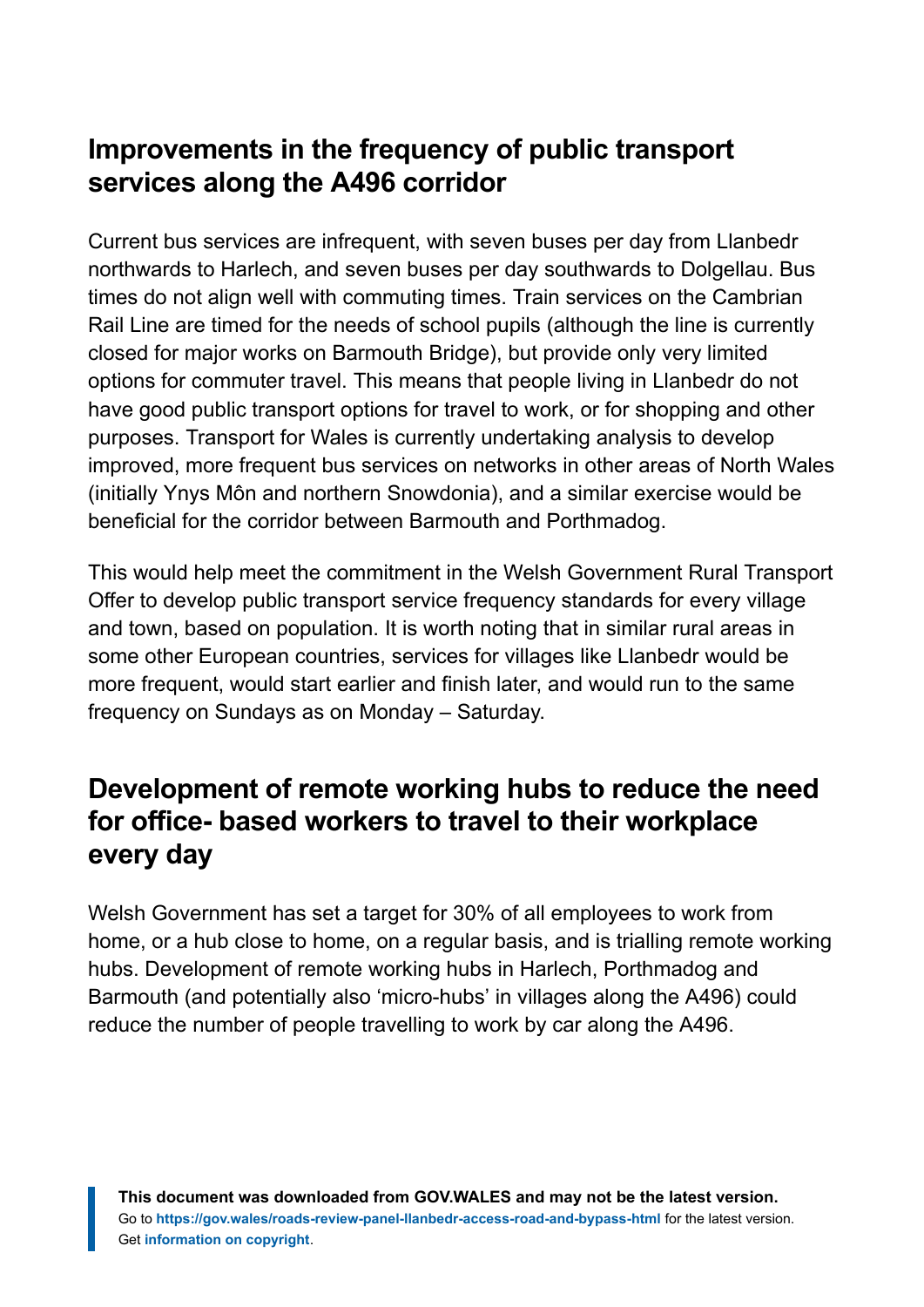## **Management of freight traffic to and from the Airfield**

If there is a need for occasional delivery of large freight loads to the Airfield these could be scheduled to avoid using the A496 / Mochras Road at times of day / week / month when there will be heavy holiday traffic. More thorough investigation of non-road (i.e. rail, sea) options for freight deliveries to the Airfield should also take place, once the freight requirements (frequency and size of load) for future uses of the Airfield are more fully defined.

## **Modestly-set road user charge**

In the medium term, after progress has been made on the solutions noted above so that residents and visitors have better alternatives to driving, a modestly-set road user charge, or "Carbon Charge" could be introduced. This would need to be implemented in the context of the wider Llwybr Newydd commitment to establish a framework for fair and equitable road user charging. It might involve differential charges for residents and visitors, with the money raised being used to provide benefits such as better public transport services, and potentially also to support important community services, such as village schools.

Like the plastic bag levy, which has significantly reduced the number of singleuse plastic bags sold by supermarkets while also raising money for good causes, this would encourage people to think about their travel options, and to use alternatives where possible.

## **"Moving the road sideways": closure of the A496 through Llanbedr and construction of a low speed bypass**

The layout and width of the proposed bypass is designed to allow vehicles to travel at speeds of 100kph (roughly 60mph). In discussion, Gwynedd Council suggested it would be possible to redesign the Access Road and Bypass, with a lower "design speed" (that is, a different layout and width), that would result in drivers travelling at speeds more like those on the A496 north and south of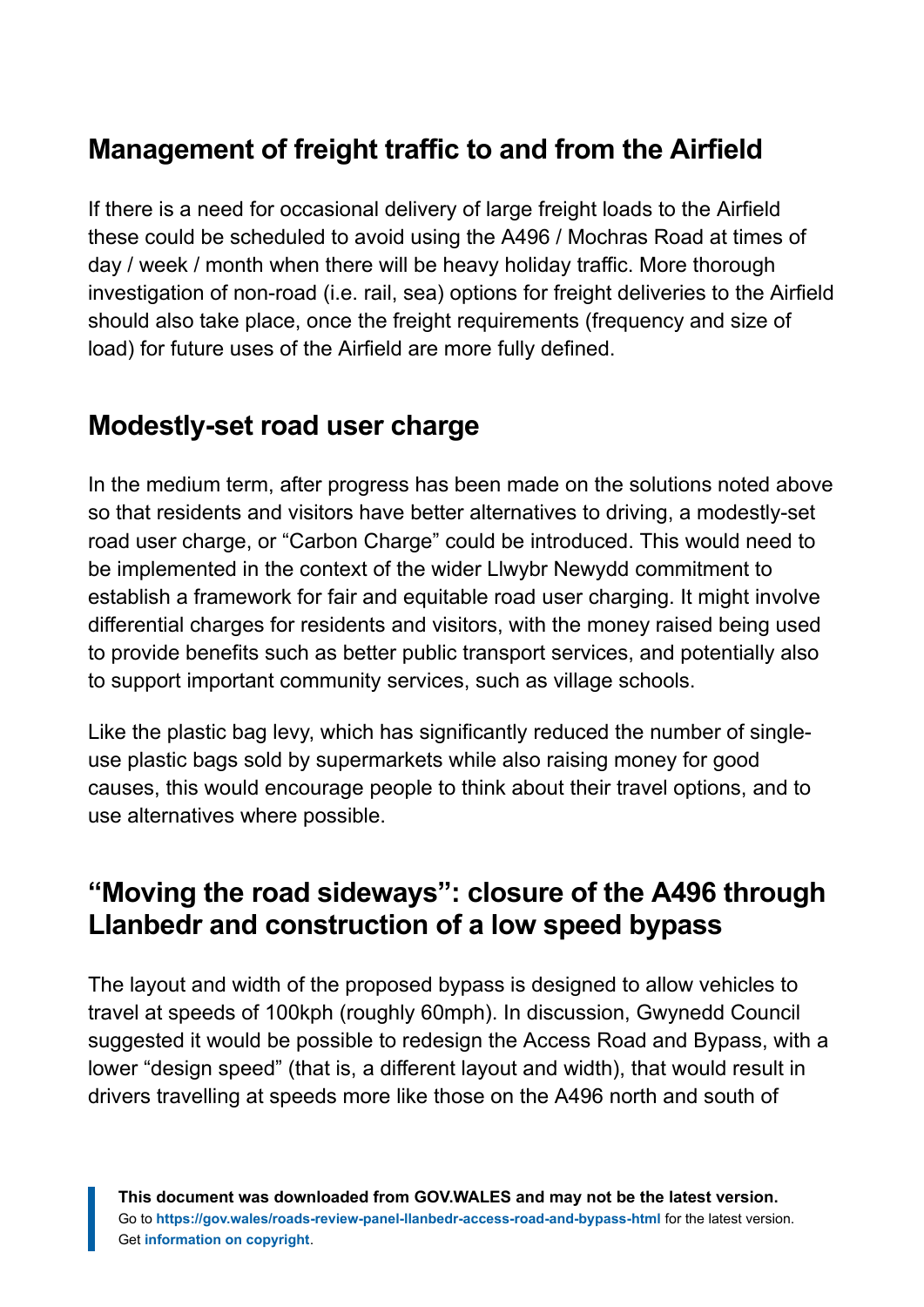Llanbedr, where the average speed is 39mph. This might enable a design that was more in keeping with the existing landscape, without a cutting, embankment and grade-separated junction. To ensure that there was no increase in overall road capacity, it would be combined with closure of the A496 through Llanbedr for general traffic (except for vehicle access, and with a through-route for cyclists and buses).

This would avoid generating additional or "induced" traffic. Keeping vehicle speeds to around 40mph instead of 60mph would also avoid increased carbon emissions. Gwynedd Council suggested that the cost of such a scheme would be significant, and so it should be thought of as a last resort once other solutions have been tried.